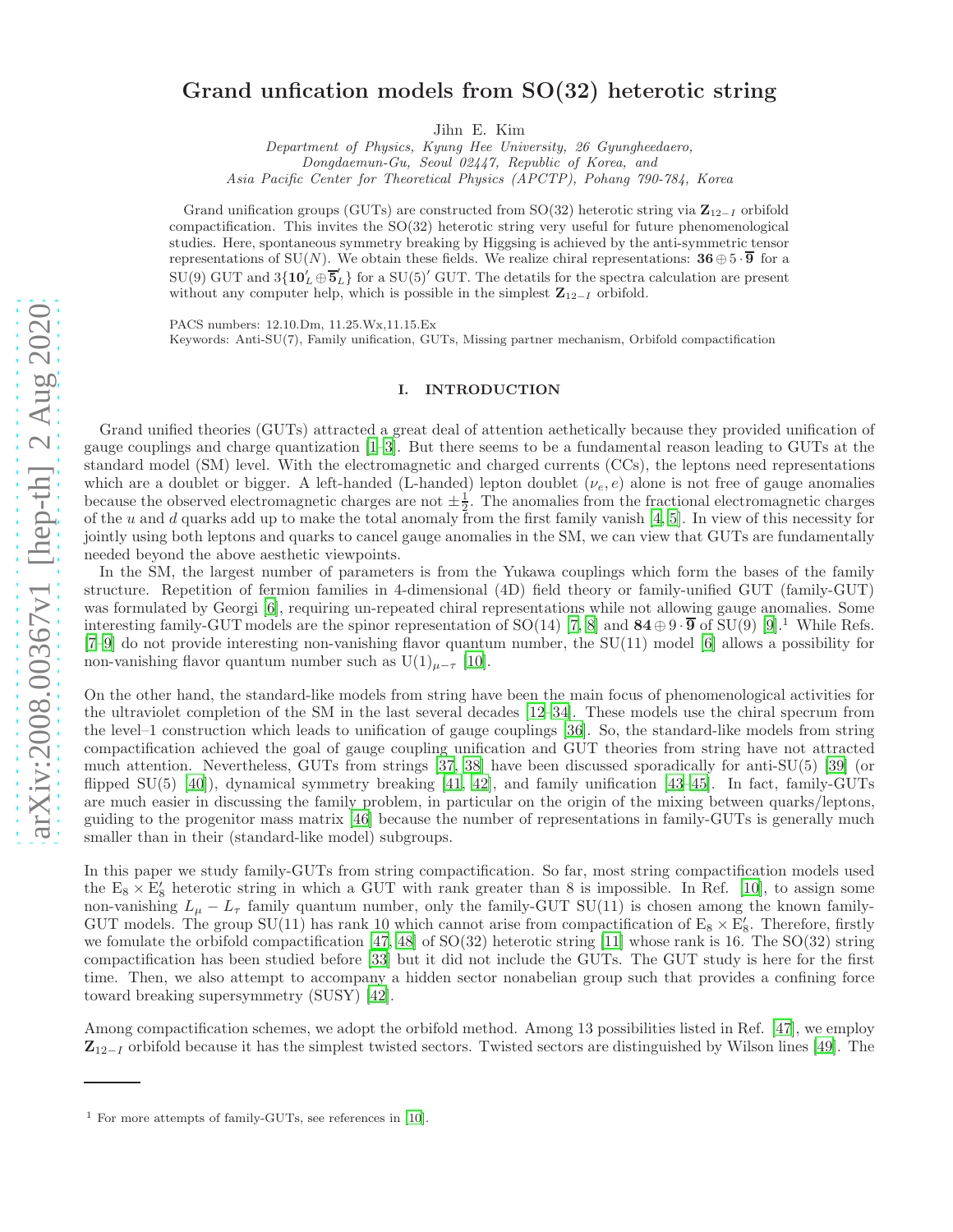Wilson line in  $\mathbb{Z}_{12-I}$  distinguishes three fixed points at a twisted sector. Therefore, it suffices to consider only three cases at a twisted sector. In all the other orbifolds of Ref. [\[47](#page-17-2)], consideration of various possibilities of Wilson lines and the accompanying consistency conditions are much more involved. So, as the first step, in this paper we work with the  $\mathbf{Z}_{12-I}$  orbifold.

In Sec. [II,](#page-1-0) we obtain the  $SU(16)$  subgroup of  $SO(32)$ . In Sec. [III,](#page-2-0) we recapitulate the orbifold methods used in this paper for an easy reference to Sec. [IV.](#page-6-0) Even though the computer program is put in Ref. [\[35\]](#page-16-10), the GUT families are lacking from these programs. To our experience, there are not many possible working GUTs and it is not possible to obtain them except from  $\mathbb{Z}_{12}$ . In Sec. [IV,](#page-6-0) we list all possible massless  $SU(9)$  and  $SU(5)'$  SUSY spectra. In Sec. [V,](#page-13-0) we discuss symmetry breaking. Firstly, we comment on breaking the Georgi-Glashow SU(5)′ and discuss breaking SUSY by the SU(9) spectra. Sec. [VI](#page-14-1) is a conclusion. In Appendix, we list tables possessing vector-like representations or no fields because of the cancelling-out phases, from  $T_3, T_4, T_1, T_2$ , and  $T_5$  sectors.

### <span id="page-1-0"></span>II. SU(16) SUBGROUP

To discuss the family number in  $SU(5)$ , the easiest way is to count the number of un-paired  $10$ 's which is equal to the family number. Theory of families in GUTs does not allow repetition of the representation and gauge anomalies. The number of un-paired 10's automatically determines the number of un-paired 5's from the anomaly freedom. The anomaly unit of m completely anti-symmetric tensor representation in  $SU(N)$  is

$$
\mathcal{A}([m]) = \frac{(N-3)!(N-2m)}{(N-m-1)!(m-1)!},\tag{1}
$$

where  $[\overline{m}] = [N - m], i.e.$ 

$$
\mathcal{A}([\bar{1}]) = -1, \ \mathcal{A}([\bar{2}]) = -N + 4, \ \mathcal{A}([\bar{3}]) = -\frac{(N-3)(N-6)}{2}, \text{ etc.}
$$
 (2)

Except the anti-symmetrized  $[m]$ , we do not use higher dimensional representations for matter fields, not to allow beyond 3 and  $\overline{3}$  as quarks and anti-quarks of color SU(3).

The adjoint representation 496 of  $SO(32)$  suggested in the heterotic string [\[11](#page-15-9)] branches to the following  $SU(16)$ representations,

<span id="page-1-1"></span>
$$
\Phi_b^a \oplus \Phi^{[ab]} \oplus \Phi_{[ab]}, \quad (a, b = 1, 2, \cdots, 16), \ (n = 16)
$$
\n(3)

whose dimensions are  $n^2 = 255 \oplus 1$ ,  $\frac{n(n-1)}{2} = 120$ , and  $\frac{n(n-1)}{2} = \overline{120}$ , respectively. In the orbifold compactification of SO(32), it will be easy to realize the representation  $\Phi^{[ab]}$  and  $\Phi_{[ab]}$  even at level 1 because they are anti-symmetric representations, and the key breaking pattern of family-GUT, *i.e.* the separation of color  $SU(3)_c$  and weak  $SU(2)_W$ , to the SM is possible by  $\langle \Phi^{[45]} \rangle$  and  $\langle \Phi_{[45]} \rangle$  of Eq. [\(3\)](#page-1-1). By restricting to the SU(16) subgroup of SO(32), we exclude many possibilities of SO(32) where however we do not lose any chiral representation.

Representations [1] and [2] have the following matrix forms,

$$
[1] = \Phi^{[A]} = \begin{pmatrix} \alpha_1 \\ \alpha_2 \\ \alpha_3 \\ \alpha_4 \\ \beta_6 \\ \vdots \\ \beta_N \end{pmatrix}, \quad [2] = \Phi^{[AB]} = \begin{pmatrix} 0, & \alpha_{12}, & \cdots, & \alpha_{15} & \epsilon_{16}, & \cdots, & \epsilon_{1N} \\ -\alpha_{12}, & 0, & \cdots, & \alpha_{25} & \epsilon_{26}, & \cdots, & \epsilon_{2N} \\ \vdots & \vdots & \ddots & \vdots & \vdots & \vdots \\ -\alpha_{15}, & -\alpha_{25}, & \cdots, & 0 & \epsilon_{56}, & \cdots, & \epsilon_{5N} \\ \hline -\epsilon_{16}, & -\epsilon_{26} & \cdots, & -\epsilon_{56} & 0, & \cdots, & \beta_{6N} \\ \vdots & \vdots & \vdots & \ddots & \vdots & \vdots \\ -\epsilon_{1N}, & -\epsilon_{2N} & \cdots, & -\epsilon_{5N} & -\beta_{6N}, & \cdots, & 0 \end{pmatrix}
$$
(4)

where [1] contains one 5, and [2] contains one 10 of SU(5). The number of the SU(5)<sub>GG</sub> families, *i.e.* that of 10 plus  $\overline{5}$ , is counted by the number of 10 minus the number of  $\overline{10}$ . The anomaly-freedom condition chooses the matching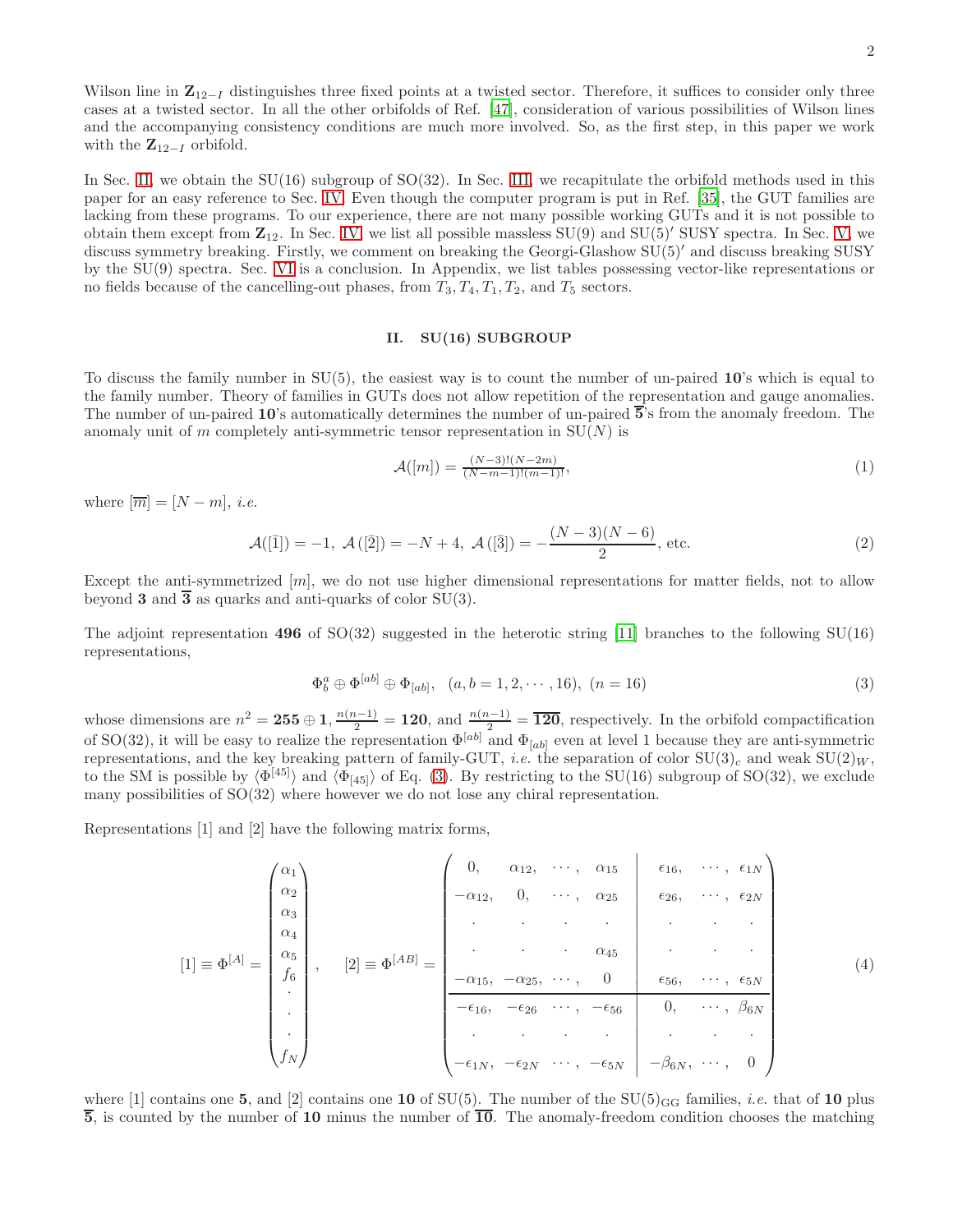number of  $\overline{5}$ 's. The numbers  $n_1$  and  $n_2$  for the vectorlike pairs  $n_1(5 \oplus \overline{5}) + n_2(10 \oplus \overline{10})$  are not constrained by the anomaly freedom. Thus, we count the number of families just by the net number of two index fermion representations in the SU(5)<sub>GG</sub> subgroup. Because we allow only the SM fields, the fundamental representations  $\Phi^{[A]}$  and  $\Phi_{[A]}$ , at the locations  $f_6, \dots, f_N$  of Eq. (4), are also used to reduce the rank further by these VEVs.

For the fundamantal representation in  $SU(9)$ , we choose [1] as

<span id="page-2-2"></span>
$$
\overline{\mathbf{9}} = (\underline{10^8}).\tag{5}
$$

In this case, obviously we have the following [2]

$$
\overline{\mathbf{36}} = (\underline{110^7}).\tag{6}
$$

For spinors, however, it is more involved. An  $SO(18)$  spinor, which is  $2^8 (= 256)$  dimensional, is chiral. In terms of SU(9) representations, let us define

<span id="page-2-1"></span>
$$
SU(9): \quad \frac{(+-8)}{9}, \frac{(+++-6)}{84}, \frac{(+5---)}{126}, \frac{(+^{7}--)}{36}, \frac{(+^{9})}{1}, \tag{7}
$$

The complex conjugation of [\(8\)](#page-2-1) is

<span id="page-2-3"></span>
$$
(-9), (\underline{++} -6), (\underline{++} + + -5), (\underline{+}6 - - -), (\underline{+}8 -),
$$
\n(9)

$$
SU(9): \t1 \t36 \t126 \t84 \t9 \t(10)
$$

We defined the spinors in this way such that we include only even numbers of  $+$  signs inside the SU(9) spinors. We will use the definitions given in Eqs.  $(5.6, 7.8)$ .

We find that  $SU(9)$  is the maximal subgroup of  $SU(16)$  from *string construction*, allowing two indices anti-symmetric tensor fields. Its covering group is  $SO(18)$  which belongs to  $SO(4n+2)$  groups allowing chiral spinors. The  $SO(4n+2)$ groups were used for field theory GUTs [\[7,](#page-15-4) [52](#page-17-5), [53\]](#page-17-6). But, in string construction we cannot obtain spinors. Among branching of spinors to  $SU(2n + 1)$  representations, we obtain at most two indices anti-symmetric tensor fields.

# <span id="page-2-0"></span>III. ORBIFOLD COMPACTIFICATION

Orbifolds are manifolds with identification of space points by discrete groups.<sup>2</sup> This idea was used to reduce 6D internal space from 10D string models to obtain 4D light fields. The internal 6D is so small that their details are shown up only through effective high dimensional interactions of the 4D light fields. Light fields appear in the untwisted sector U and also in the twisted sector  $T$  [\[47](#page-17-2), [48](#page-17-3)]. Gauge groups are determined from U. In the untwisted sector U, spinors lattice points of  $E_8 \times E'_8$  heterotic string satisfying  $P^2 = 2$  arise also, but it is not so in the SO(32) heterotic string. In a sense, therefore, it is easier to obtain gauge groups from the SO(32) heterotic string.

In the twisted sectors, there are fixed points and the fixed points can be distinguished by the Wilson lines which circle around the fixed points [\[49](#page-17-4)]. In the most discussed  $\mathbb{Z}_{6-II}$  and  $\mathbb{Z}_{12-I}$  orbifolds, the number of fixed points are 12 and 3, respectively. Here,  $\phi_s$  are given as  $\phi_s = \frac{1}{6}(3, 2, 1)$  and  $\phi_s = \frac{1}{12}(5, 4, 1)$ , respectively, where each entry represents the two-dimensional torus of the internal six dimensions. The cental number (in  $\phi_s$ ) in  $\mathbb{Z}_{6-I}$  and  $\mathbb{Z}_{12-I}$  are 2 and 4, respectively, which mean that they have  $\mathbb{Z}_{6/2}$  and  $\mathbb{Z}_{12/4}$  symmetries, *i.e.* both have the  $\mathbb{Z}_3$  symmetry in the second torus. Except in the second torus, we calculate the multiplicities by the direct product of the multiplicities in the remaining two tori in case there is no Wilson line, *i.e.* the case  $l = 0$  of Table I in case of  $\mathbb{Z}_{12-l}$ .

Toward the SU(9) family-GUT, we note that [\[51](#page-17-7)]

- 1. Matter representations  $\Psi^{\text{[ABCD]}}$  and  $\Psi_{\text{[ABC]}}$  do not appear.
- 2. Matter  $\Psi_{[AB]}$  and  $\Psi_{[A]}$  can appear in the untwisted (viz. Eq. [\(3\)](#page-1-1)) and twisted sectors. (11)
- 3. Among mod integers, choose only one integer.

<sup>2</sup> See, for example, a book presenting toolkits for orbifold compactification [\[51](#page-17-7)].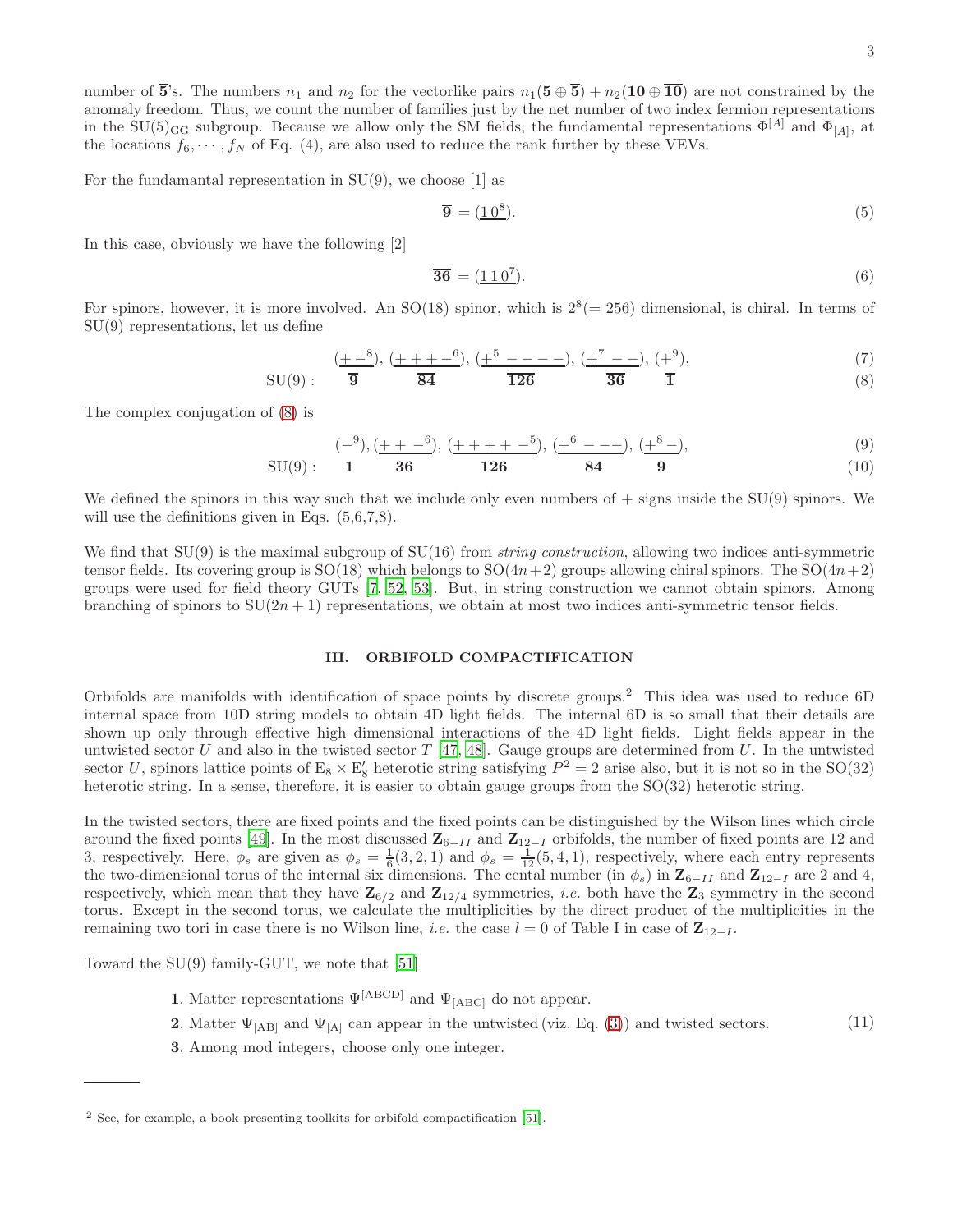|  |  |  |  |  | $0$ 1 2 3 4 5 6 7 8 9 10 11                                                       |  |
|--|--|--|--|--|-----------------------------------------------------------------------------------|--|
|  |  |  |  |  | $3333333333333$                                                                   |  |
|  |  |  |  |  | 233333333333333                                                                   |  |
|  |  |  |  |  | $4 1 1 4 1 1 4 1 1 4 1 1 1$                                                       |  |
|  |  |  |  |  | $9 1 1 1 9 1 1 1 9 1 1 1 1$                                                       |  |
|  |  |  |  |  | $\begin{bmatrix} 5 & 3 & 3 & 3 & 3 & 3 & 3 & 3 & 3 & 3 & 3 & 3 & 3 \end{bmatrix}$ |  |
|  |  |  |  |  | $16$ 1 1 4 1 1 1 6 1 1 4 1 1                                                      |  |

TABLE I:  $\tilde{\chi}(k, l)$  in the  $\mathbb{Z}_{12-I}$  orbifold. In the 4th row, we have 911191119111 instead of 27 9 9 9 9 27 9 9 9 27 9 9 9 of Ref. [\[50](#page-17-8)]. It is corrected in [\[51](#page-17-7)].

In string compactifications, therefore, the number of families is counted by the number of the antisymmetric representation [2]. Matter in the untwisted sector  $U_i$  occurs with  $P \cdot V = \frac{N_i}{N}$ . For example,  $N_i = \frac{1}{12}(5, 4, 1)$  for  $\phi_s$  of  $\mathbb{Z}_{12-I}$ is shown in the second column of Table I.

In the k-th twisted sector of  $\mathbf{Z}_N$  orbifold, multiplicities  $\mathcal{P}_k$  is<sup>3</sup>

<span id="page-3-1"></span>
$$
\mathcal{P}_k = \frac{1}{N} \sum_{l=0}^{N} \tilde{\chi}(k, l) e^{i 2\pi l \Theta_0}, \qquad (12)
$$

where  $\tilde{\chi}(k, l)$  in the  $\mathbf{Z}_{12-I}$  orbifold are listed in Table I and the phase angle  $\Theta_0$  will be defined later. The chirality is given by the first entry  $s_0$  in s with the even number of total '−'s in Eq. [\(13\)](#page-3-0),

<span id="page-3-0"></span>
$$
s = (s_0; \tilde{s}) = (\Theta \text{ or } \oplus; \pm, \pm, \pm), \tag{13}
$$

where  $s_0$  corresponds to L- or R- movers. In Table III, multiplicities in the  $\mathbb{Z}_{12-I}$  orbifold are presented [\[51\]](#page-17-7). Here,

|                |                    |                                | Multiplicity                    |                      |
|----------------|--------------------|--------------------------------|---------------------------------|----------------------|
|                | $\mathcal{P}_k(0)$ | $\mathcal{P}_k(\frac{\pi}{3})$ | $\mathcal{P}_k(\frac{2\pi}{3})$ | $\mathcal{P}_k(\pi)$ |
|                | 3                  |                                |                                 |                      |
| $\overline{2}$ | 3                  |                                |                                 |                      |
| 3              | $\overline{2}$     |                                |                                 |                      |
| $\cdot$        | 3                  |                                |                                 | 2                    |
| 5              | 3                  |                                |                                 |                      |
| 6              |                    | 2                              | 3                               | 2                    |

TABLE II: Multiplicities in the k-th twisted sectors of  $\mathbf{Z}_{12-I}$ .  $\mathcal{P}_k$ (angle) is calculaed with angle =  $\frac{2\pi}{12} \cdot l$  in Eq. [\(12\)](#page-3-1).

note that in  $T_4$  we use  $(9\ 1\ 1\ 1)^3$  instead of  $(27\ 3\ 3\ 3)^3$ . It is proved in this paper by explicitly calculating the number of chiral spectra. In the twisted sector, the masslessness conditions are satisfied for the phases contributed by the left- and right-movers [\[38\]](#page-16-3),

$$
2N_L^j \hat{\phi}_j + (P + kV) \cdot V - \frac{k}{2} V^2 = 2\tilde{c}_k, \text{ L moves},
$$
\n(14)

$$
2N_R^j \hat{\phi}_j - \tilde{s} \cdot \phi_s + \frac{k}{2} \phi_s^2 = 2c_k, \text{ R moves}, \qquad (15)
$$

where j denotes the coordinate of the 6-dimensional compactified space running over  $\{1,\overline{1}\}, \{2,\overline{2}\}, \{3,\overline{3}\},$  and  $\hat{\phi}^j$  =  $\phi_s^j \cdot \text{sign}(\tilde{\phi}^j)$  with  $\text{sign}(\phi^{\bar{j}}) = -\text{sign}(\tilde{\phi}^j)$ . The phase  $\Theta_0$  in Eq. [\(12\)](#page-3-1) is

$$
\Theta_0 = \sum_j (N_L^j - N_R^j) \hat{\phi}^j - \frac{k}{2} (V_a^2 - \phi_s^2) + (P + kV_a) \cdot V_a - (\tilde{s} + k\phi_s) \cdot \phi_s + \text{integer},
$$
  
=  $-\tilde{s} \cdot \phi_s + \Delta_k,$  (16)

<sup>&</sup>lt;sup>3</sup>  $\tilde{\chi}(\theta^k, \theta^l)$  are presented in Ref. [\[51](#page-17-7)].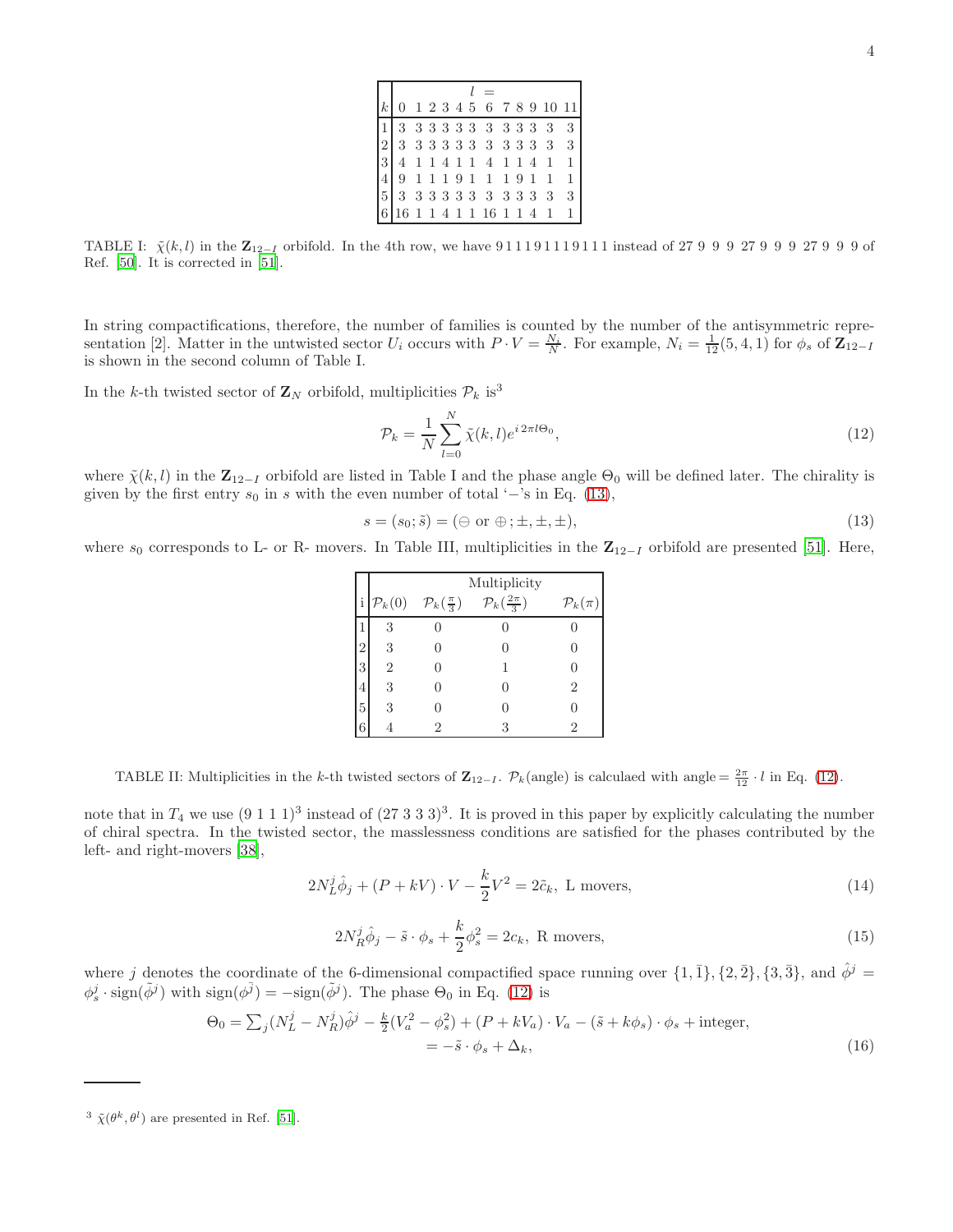where  $\Delta_k$  is

$$
\Delta_k = (P + kV_a) \cdot V_a - \frac{k}{2}(V_a^2 - \phi_s^2) + \sum_j (N_L^j - N_R^j) \hat{\phi}^j
$$
\n(17)

$$
\equiv \Delta_k^0 + \Delta_k^N. \tag{18}
$$

 $V_a$  is the shift vector V distinguished by Wilson lines a, and

<span id="page-4-0"></span>
$$
\Delta_k^0 = P \cdot V_a + \frac{k}{2} (-V_a^2 + \phi_s^2),\tag{19}
$$

$$
\Delta_k^N = \sum_j (N_L^j - N_R^j) \hat{\phi}^j. \tag{20}
$$

We choose  $0 < \hat{\phi}^j \leq 1$  mod integer and oscillator contributions due to  $(N_L - N_R)$  to the phase can be positive or negative with non-negative number  $N_{L,R} \geq 0$ . But each contribution to the vacuum energy  $N_{L,R}^j \hat{\phi}^j$  is nonnegative. One oscillation contributes one number in  $\phi_s$ . With the oscillator  $\hat{\phi}^j$ , the vacuum energy is shifted to

$$
(P + kV_a)^2 + 2\sum_j N_L^j \hat{\phi}^j = 2\tilde{c}_k \tag{21}
$$

$$
(p_{\text{vec}} + k\phi_s)^2 + 2\sum_j N_R^j \hat{\phi}^j = 2c_k,\tag{22}
$$

where  $2\tilde{c}_k$  and  $2c_k$  in the most discussed  $\mathbf{Z}_{6-I}$  and  $\mathbf{Z}_{12-I}$  orbifolds are

<span id="page-4-2"></span>
$$
\mathbf{Z}_{6-II}: \begin{cases} 2\tilde{c}_k: \frac{50}{36}(k=1), \frac{56}{36}(k=2), \frac{54}{36}(k=3),\\ 2c_k: \frac{14}{36}(k=1), \frac{20}{36}(k=2), \frac{18}{36}(k=3), \end{cases}
$$
(23)

$$
\mathbf{Z}_{12-I}: \begin{cases} 2\tilde{c}_k: \frac{210}{144}(k=1), \frac{216}{144}(k=2), \frac{234}{144}(k=3), \frac{192}{144}(k=4), \frac{210}{144}(k=5), \frac{216}{144}(k=6),\\ 2c_k: \frac{11}{24}(k=1), \frac{1}{2}(k=2), \frac{5}{8}(k=3), \frac{1}{3}(k=4), \frac{11}{24}(k=5), \frac{1}{2}(k=6). \end{cases}
$$
(24)

Note that  $2\tilde{c}_k - 2c_k = 1$  which is the required condition for  $\mathcal{N} = 1$  supersymmetry in 4D.

The Wilson loop integral is basically the Bohm-Aharanov effect in the internal space of two-torus,

$$
\oint V^i dx_i = \frac{1}{2} \oint \left( \vec{\nabla} \times \vec{V} \right)_{0,+,-}^i \epsilon^{ijk} dx_{[jk]}.
$$
\n(25)

If the B-field (*i.e.*  $\vec{\nabla} \times \vec{V}$ ) at the orbifold singularity is present, the phase through  $\Delta_0$  contributes in the multiplicity. For  $\mathbb{Z}_{12-I}$ , this is the case in  $T_{1,2,4,5}$ . The complication arises at the points with  $3a_3 = 0$  mod. integer, *i.e.* at  $T_{3,6}$ [\[38\]](#page-16-3),<sup>4</sup> where the Bohm-Aharanov phase has to be taken into account explicitly. At  $T_{3,6}$  and also U, for the (internal space) gauge symmetry we must require explicitly

<span id="page-4-1"></span>
$$
(P + kV_0) \cdot a_3 = 0. \tag{26}
$$

We distinguish  $T_3$  by  $0, +$  and  $-$  because the phase  $\Delta_k^0$  of Eq. [\(20\)](#page-4-0) contains an extra  $\frac{k}{2}$  factor. Namely, Eq. [\(26\)](#page-4-1) is applied only at  $U, T_3^{0, +, -}$  and  $T_6$ .

# A. Vacuum energy and multiplicity in the twisted sectors

In the compactification of the  $E_8 \times E'_8$  heterotic string, spinors for rank 8 can contribute. But in the compactification of the SO(32) heterotic string, spinors in U are not useful because  $P = (\pm, \pm, \cdots, \pm)$  with sixteen entries gives  $P^2 = 4$ 

 $4$  T<sub>9</sub> contains the CTP conjugate states of T<sub>3</sub>.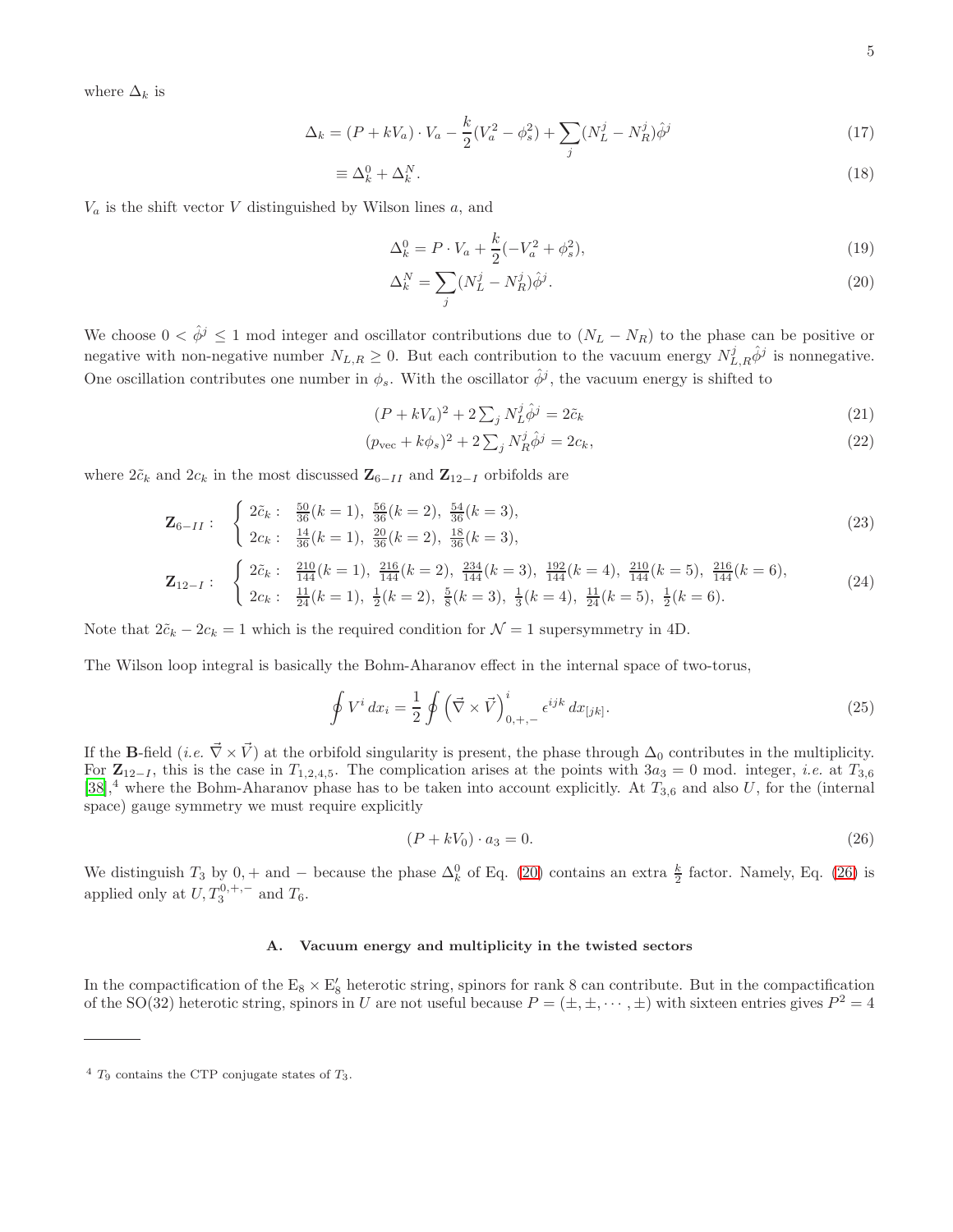instead of  $P^2 = 2$ . Only vector types are useful. In the twisted sectors of  $\mathbb{Z}_{12-I}$  orbifold, Wilson lines distinguish three fixed points in the second torus. At the  $T_k$  twisted sector, the three cases are

$$
T_k^{0, +, -}: \ kV_a = \begin{cases} kV \equiv kV_0\\ k(V + a_3) \equiv kV_+\\ k(V - a_3) \equiv kV_-.\end{cases}
$$
 (27)

Because  $3a_3 = 0$  mod. integer, in the sectors with  $k = \{3,6,9\}$ , 0, +, and - are not distingushed by the Wilson lines. But, Eq. (16) contains the factor  $\frac{1}{2}$  and hence  $k = \{3, 9\}$  are distinguished by Wilson lines and  $k = 6$  is not distinguished by Wilson lines.

We select only the even lattices shifted from the untwisted lattices, therefore, we consider even numbers for the sum of entries of each elements of P.

In the k-th twisted sector, the masslessness condition to raise the tachyonic vacuum energy to zero is

$$
\left[ (P + kV_a)^2 + 2\sum_j N_L^j \hat{\phi}^j \right] - 2\tilde{c}_k = 0,
$$
\n(28)

$$
\left[ (p + k\phi_s)^2 + 2\sum_j N_R^j \hat{\phi}^j \right] - 2c_k = 0,
$$
\n(29)

where  $2\tilde{c}_k$  and  $2c_k$  are given in Eq. [\(24\)](#page-4-2), and the brackets must be taken into account when oscillators contribute. When the conditions (17) are satisfied, we obtain the SUSY spectra for which the chirality and multiplicity are calculated from  $\Theta_0$  in the k-th twisted sector, from Eqs. (14) and (28)

$$
\Theta_0 = -\tilde{s} \cdot \phi_s + k \, P \cdot V_0 + \Delta_k^0 + \Delta_k^N - \left( k \, p_{\text{vec}} \cdot \phi_s + 2 \delta_k^N \right),\tag{30}
$$

where  $p_{\text{vec}}, p_{\text{orb}}$  and  $\delta_k^N$  are given in Table IV.  $p_{\text{orb}}^2$  saturates the 2nd line in Eq. [\(24\)](#page-4-2).  $p_{\text{vec}}$  in the right-moving sector mimics the lattice points  $P$  in the left-moving sector, and

|                     | Orbifold Twisted Sector | $k \hat{\phi}$                                       | $p_{\rm vec}$                                                                                                                                 | $p_{\rm orb}$                                                                                                                                             | $\delta_k^N$   |
|---------------------|-------------------------|------------------------------------------------------|-----------------------------------------------------------------------------------------------------------------------------------------------|-----------------------------------------------------------------------------------------------------------------------------------------------------------|----------------|
|                     | $T_1$                   | $\left(\frac{3}{6},\frac{2}{6},\frac{1}{6}\right)$   | $(0,0,0)$ $(\frac{3}{6},\frac{2}{6},\frac{1}{6})$                                                                                             |                                                                                                                                                           | $\overline{0}$ |
| $\mathbf{Z}_{6-II}$ | $T_2$                   | $\left(\frac{3}{3}, \frac{2}{3}, \frac{1}{3}\right)$ | $(-1,0,0)$ $(\frac{0}{3},\frac{2}{3},\frac{1}{3})$                                                                                            |                                                                                                                                                           | $\overline{0}$ |
|                     | $T_3$                   |                                                      | $\left(\frac{3}{2}, \frac{2}{2}, \frac{1}{2}\right)$ $\left(-1, -1, 0\right)$ $\left(\frac{1}{2}, \frac{0}{2}, \frac{1}{2}\right)$            |                                                                                                                                                           | $\overline{0}$ |
|                     | $T_1$                   |                                                      |                                                                                                                                               | $\left(\frac{5}{12}, \frac{4}{12}, \frac{1}{12}\right)$ $\left(-1, 0, 0\right)$ $\left(\frac{-7}{12}, \frac{+4}{12}, \frac{+1}{12}\right)$ $\frac{1}{12}$ |                |
|                     | $T_2$                   |                                                      | $\left(\frac{5}{6}, \frac{4}{6}, \frac{1}{6}\right)$ $\left(-1, 0, 0\right)$ $\left(\frac{-1}{6}, \frac{+4}{6}, \frac{+1}{6}\right)$          |                                                                                                                                                           | $\overline{0}$ |
| $\mathbf{Z}_{12-I}$ | $T_3$                   |                                                      |                                                                                                                                               | $\left(\frac{5}{4}, \frac{4}{4}, \frac{1}{4}\right)$ $\left(-1, -1, -1\right)$ $\left(\frac{1}{4}, \frac{0}{4}, \frac{-3}{4}\right)$                      | $\frac{3}{12}$ |
|                     | $T_4$                   |                                                      | $\left(\frac{4}{3},\frac{2}{3},\frac{1}{3}\right)$ $\left(-1,-1,0\right)$ $\left(\frac{-1}{3},\frac{-1}{3},\frac{1}{3}\right)$                |                                                                                                                                                           | $\overline{0}$ |
|                     | $T_5$                   |                                                      | $\left(\frac{25}{12}, \frac{20}{12}, \frac{5}{12}\right)$ $\left(-2, -2, -1\right)$ $\left(\frac{1}{12}, \frac{-4}{12}, \frac{-7}{12}\right)$ |                                                                                                                                                           | $\frac{1}{12}$ |
|                     | $T_6$                   |                                                      | $\left(\frac{5}{2},\frac{2}{2},\frac{1}{2}\right)$ $\left(-2,-2,0\right)$ $\left(\frac{1}{2},\frac{0}{2},\frac{1}{2}\right)$                  |                                                                                                                                                           | $\overline{0}$ |

TABLE III: H momenta,  $p_{\text{orb}}$ , in the twisted sectors of  $\mathbb{Z}_{12-I}$ , Table 10.1 of [\[51\]](#page-17-7). Requiring  $(p_{\text{vec}} + p_{\text{orb}})^2 = (2nd \text{ line in Eq.})$ [\(24\)](#page-4-2)), we have  $p_{\text{vec}}$  in the 3rd column. In the fourth column,  $\delta_k^N$  is shown, from which we have the energy contribution from right movers  $2\delta_k^N \geq 0$ .

$$
\Delta_k^0 = \frac{k}{2} (\phi_s^2 - V_a^2),\tag{31}
$$

$$
\Delta_k^N = 2 \sum_j N_L^j \hat{\phi}^j,\tag{32}
$$

$$
\delta_k^N = 2 \sum_j N_R^j \hat{\phi}^j. \tag{33}
$$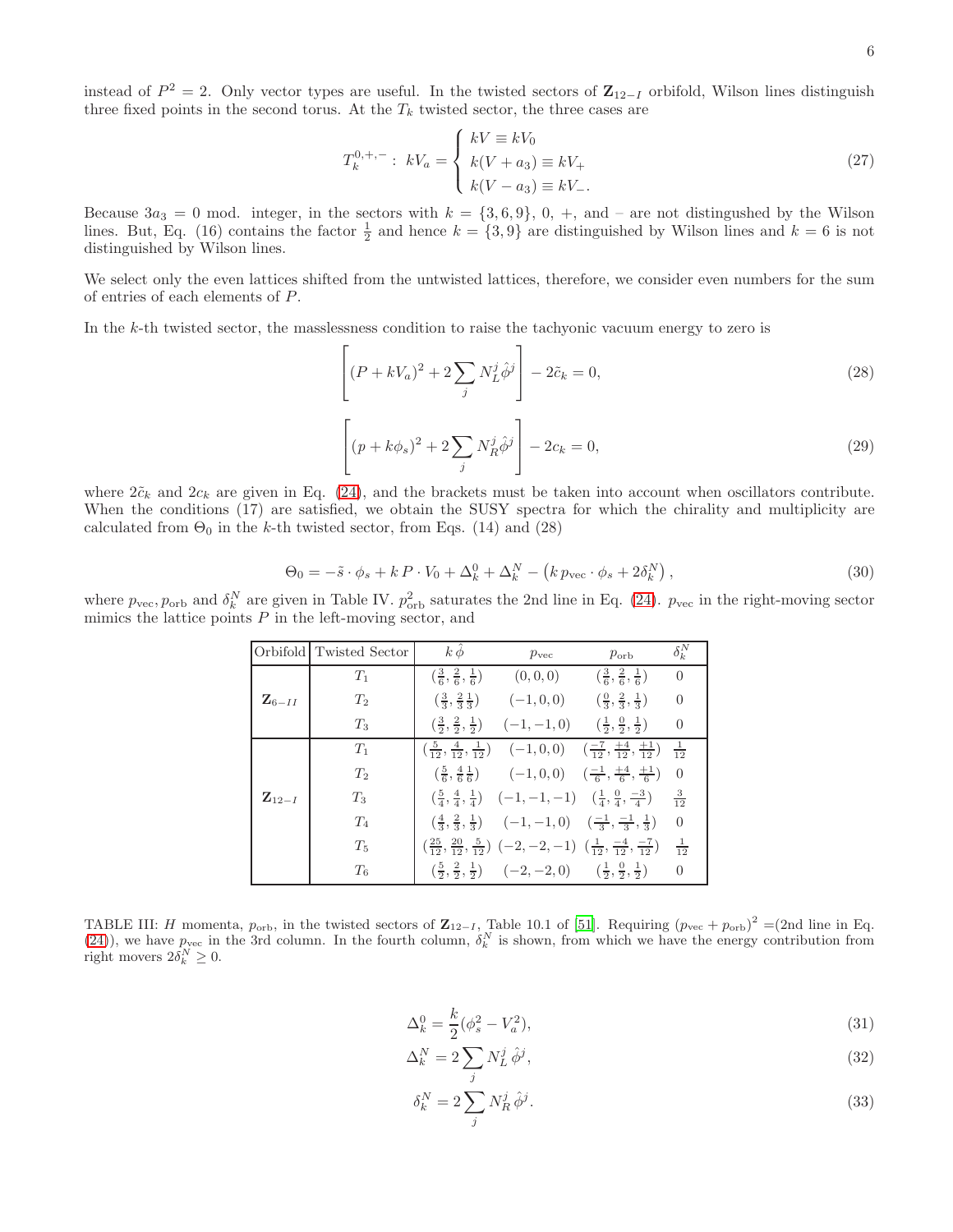As an example, consider the  $T_3$  sector. Note that  $(p_{\text{vec}} + 3\phi_s)^2 = (\frac{1}{4}, 0, \frac{-3}{4})^2 = \frac{5}{8}$  with  $p_{\text{vec}} = (-1, -1, -1)$ , which saturates  $2c_3 = \frac{5}{8}$  of Eq. (19). Hence, the  $N_R$  contribution is 0. If we choose  $0 < \hat{\phi}^j \le 1$  mod integer, not using  $\hat{\phi}^j$ , oscillator contributions due to  $(N_L - N_R)$  can be in principle positive or negative. We used  $p_{\text{vec}} \cdot \phi_s = \frac{-10}{12}$  as shown in Table IV because  $p_{\text{vec}}$  is already listed in the  $k^{\text{th}}$  twisted sector.

We will select only the even lattices shifted from the untwisted lattices. They form even numbers if the entries of each elements of P are added. In the tables, we list  $SU(9)$  and  $SU(3)'$  non-singlets and columns are ordered according to

$$
\Theta_{\text{Group}} = -\tilde{s} \cdot \phi_s - k p_{\text{vec}}^{k \text{th}} \cdot \phi_s + k P \cdot V_0 + \frac{k}{2} (\phi_s^2 - V_0^2) + \Delta_k^N - \delta_k^N, \tag{34}
$$

where

$$
\delta_k^N = 2\delta_k. \tag{35}
$$

From Table III, we note that non-vanishing contributions at  $\theta \neq 0$  are present in  $T_3, T_4$  and  $T_6$ . Therefore, we discuss these more complicated  $T_3, T_4$  and  $T_6$  sectors first.

# <span id="page-6-0"></span>IV. FAMILY UNIFICATION WITH SU(9) GUT

We anticipated to achieve the anomaly-free key spectra needed for SU(9) family-GUT,

$$
3\Psi^{[AB]} + 12\Psi_{[A]} + \cdots, \tag{36}
$$

where $\cdots$  contain vectorlike pairs and singlets. Since it is impossible to obtain high dimensional representations  $\Psi^{[ABC]}$  and  $\Psi^{ABCD}$  from orbifold compactification, the family number is counted by the number of  $\Psi^{[AB]} \equiv 36$ . We are interested in obtaining three chiral families. The chiral representations are represented by  $\Psi$ 's, and vectorlike reresentations are represented by  $\Phi$  which contain candidates for the Higgs bosons.

The orbifold conditions, toward a low energy 4D effective theory, remove some weights of the original ten dimensional SU(16) weights. The remaining ones constitute the gauge multiplets and matter fields in the untwisted sector in the low energy 4D theory. Therefore, the weights in the untwisted sector U must satisfy  $P^2 = 2$ . Because the rank of U(16) is 16, spinors with  $P^2 = 2$  are not available. Orbifold conditions produce singularities. They are typically represented in three two-dimensional tori. A loop of string can be twisted around these singularities and define twisted sectors  $T_k^{0,+,,-}$   $(k = 1, 2, \cdots, 11)$ . Twisting can introduce additional phases. Since  $T_{12-k}$  provides the anti-particles of  $T_k$ , we consider only  $T_k$  for  $k = 1, 2, \dots, 6$ .  $T_6$  contains both particles and anti-particles.  $T_6$ , not affected by Wilson lines, is like an untwisted sector. It contains the antiparticles also as in  $U$ <sup>5</sup>

The shift vector  $V_0$  and Wilson line  $a_3$  are restricted to satisfy the  $\mathbb{Z}_{12-I}$  orbifold conditions,

$$
12(V_0^2 - \phi_s^2) = 0
$$
 mod even integer, (37)

$$
12(V_0 \cdot a_3) = 0 \text{ mod even integer},\tag{38}
$$

$$
12|a_3|^2 = 0 \text{ mod even integer.}
$$
\n
$$
(39)
$$

Here,  $a_3 (= a_4)$  is chosen to allow and/or forbid some spectra, and is composed of fractional numbers with the integer multiples of  $\frac{1}{3}$  because the second torus has the Z<sub>3</sub> symmetry. Toward SU(9) non-singlet spectra in the Z<sub>12−I</sub> orbifold from SO(32) heterotic string, we choose the following model,

<span id="page-6-1"></span>
$$
V_0 = \left(\frac{1}{12}, \frac{1}{12}, \frac{1}{12}, \frac{1}{12}, \frac{1}{12}, \frac{1}{12}, \frac{1}{12}, \frac{1}{12}, \frac{1}{12}; \frac{3}{12}, \frac{6}{12}, \frac{6}{12}, \frac{6}{12}, \frac{6}{12}, \frac{6}{12}, \frac{6}{12}\right), V_0^2 = \frac{234}{144} \rightarrow \frac{-54}{144},
$$
  
\n
$$
V_+ = \left(\frac{11}{12}, \frac{11}{12}, \frac{11}{12}, \frac{11}{12}, \frac{11}{12}, \frac{11}{12}, \frac{11}{12}, \frac{11}{12}, \frac{11}{12}, \frac{11}{12}; \frac{13}{12}, \frac{12}{12}; \frac{13}{12}, \frac{12}{12}; \frac{110}{12}, \frac{110}{12}, \frac{110}{12}, \frac{110}{12}, \frac{110}{12}\right), V_+^2 = \frac{522}{144} \rightarrow \frac{-54}{144},
$$
  
\n
$$
V_- = \left(\frac{+1}{12}, \frac{11}{12}, \frac{11}{12}, \frac{11}{12}, \frac{11}{12}, \frac{11}{12}, \frac{11}{12}, \frac{11}{12}, \frac{11}{12}; \frac{13}{12}, \frac{110}{12}; \frac{12}{12}, \frac{12}{12}, \frac{12}{12}, \frac{12}{12}, \frac{12}{12}\right), V_-^2 = \frac{138}{144}
$$
 (40)

 $5$  Actually,  $T_{12}$  can be viewed as U.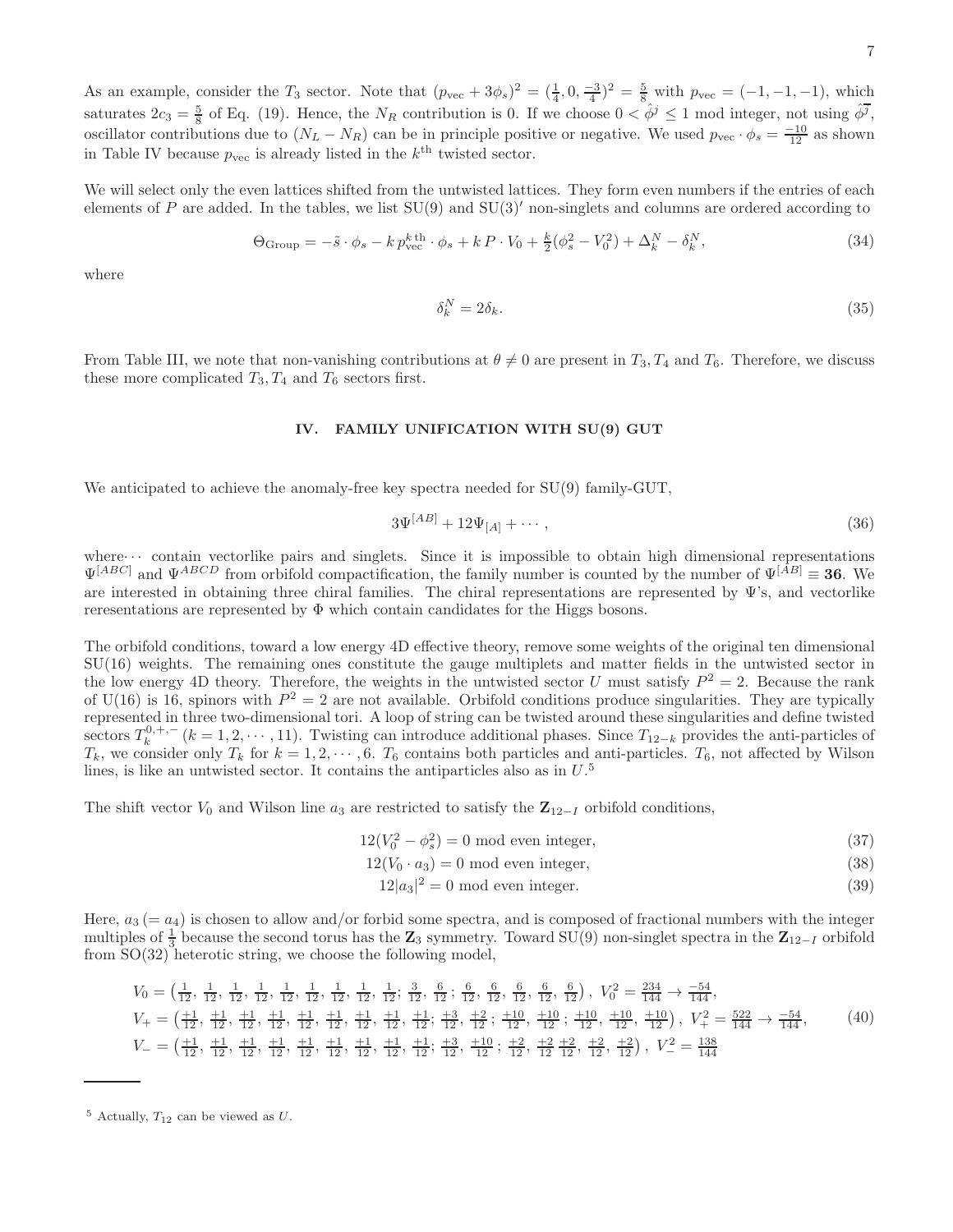where

$$
a_3 = a_4 = \left(0^8; 0, 0, \frac{-1}{3}; \frac{1}{3}, \frac{1}{3}, \frac{1}{3}, \frac{1}{3}, \frac{1}{3}\right).
$$
 (41)

The R-hand weights are

$$
\phi_s^2 = \frac{42}{144}.\tag{42}
$$

Shifted lattices by Wilson lines are given by  $V_+$  and  $V_-,$ 

The order of presentation is  $U, T_3, T_4, T_1, T_2$ , and  $T_5$  which contain chiral spectra. Finally, we present  $T_6$  which contains only vector-like pairs.  $V_0$  is the most important shift vector of  $\mathbb{Z}_{12-I}$ . In this paper, we are interested in obtaining chiral spectra and hence do not discuss  $T_6$  which gives only vector-like spectra.

We use the following notations:  $V_{0,+,-}$  represent (left-hand or gauge goroup) shift vectors and  $P_{Group}$  (or sometimes just  $P$  if no confusion arises) is the lattice point in the SU(16) group space.

### A. Untwisted sector U

In U, we find the following nonvanishing roots of  $SU(9) \times SU(5)' \times U(1)^4$ ,

$$
SU(9) \text{ gauge multiplet}: \qquad P \cdot V = 0 \text{ mod. integer}
$$

$$
SU(9): \qquad \left\{ P = (\underline{+1 - 10000000}; 00; 00000)
$$
(43)

SU(5)' gauge multiplet :  $P \cdot V = 0$  mod. integer and  $P \cdot a_3 = 0$  mod. integer

$$
SU(5)': \qquad \qquad \left\{ P = (0^9; 0^2; \underline{1 - 1000}). \right.
$$
 (44)

For tensor notations, we use A for SU(9) representations and  $\alpha$  for SU(5)' representations. In addition, there exists  $U(1)<sup>4</sup>$  symmetry. The non-singlet matter fields are

<span id="page-7-0"></span>
$$
SU(9) \text{ and/or } SU(5)' \text{ matter multiplet}: \quad P \cdot V = \frac{1, 4, 5}{12}, P \cdot a_3 = 0 \text{ mod. integer}
$$
 (45)

The conditions [\(45\)](#page-7-0) allows the  $P^2 = 2$  lattice shown in Table IV. The four entry set s is the  $s^2 = 2$  right-hand spin lattice,  $s = (\ominus \text{ or } \oplus; \hat{s})$  with every entry being interger multiples of  $\frac{1}{2}$ . In the following + and - represent  $\frac{+1}{2}$  and  $\frac{-1}{2}$ , respectively. Three entry set in the right-hand sector is also used

<span id="page-7-1"></span>
$$
\hat{\phi}_s = \left(\frac{5}{12}, \frac{4}{12}, \frac{1}{12}\right). \tag{46}
$$

|                                                                         |            | Tensor form Chirality $[p_{\rm spin}]$ $(p_{\rm spin} \cdot \phi_s)$ |
|-------------------------------------------------------------------------|------------|----------------------------------------------------------------------|
| $U_1(p \cdot V = \frac{5}{12})$                                         | None       |                                                                      |
| $U_2(p \cdot V = \frac{4}{12})  (1 \cdot 0^7; 1 \cdot 0 \cdot 0; 0^5) $ | $\Pi^{A*}$ | $[\Theta; + + -] \left(\frac{+4}{12}\right)$                         |
| $U_3(p \cdot V = \frac{1}{12})$                                         | None       |                                                                      |

TABLE IV: There is a  $\overline{\mathbf{9}}_R(\Psi_R^{A*})$  in view of Eq. [\(5\)](#page-2-2) in the twisted sector convention. Chirality is read from the circled sign in  $s = (\ominus \text{ or } \oplus; \pm, \pm, \pm)$  where  $\pm$  represents  $\pm \frac{1}{2}$ .  $s = (\ominus; + + -) = (\ominus; p_{\text{spin}})$  gives chirality L  $(\ominus)$  because  $P \cdot V_0 = p_{\text{spin}} \cdot \hat{\phi}_s = \frac{4}{12}$ where  $\hat{\phi}_s$  is shown in Eq. [\(46\)](#page-7-1). The convention on the chirality in U (as the 12th twisted sector) in the twisted sector convention defined from  $T_{1,2,\dots,6}$  is the opposite of  $\ominus$  or  $\oplus$ . In the same way, we take the opposite chirality from  $\ominus$  or  $\oplus$  in the twisted sector  $T_5$ , since one entry in  $5\phi_s$  exceeds 2.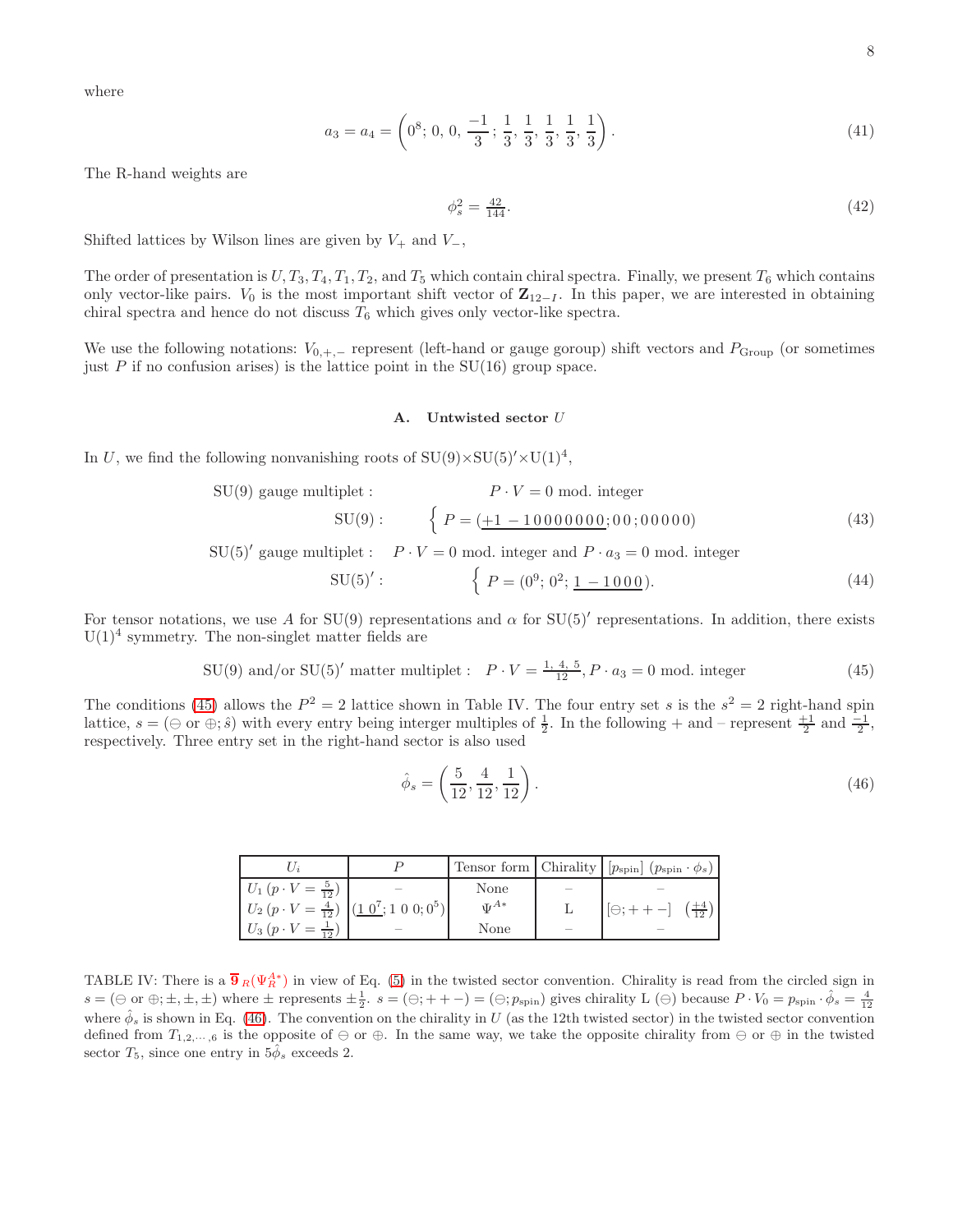# **B.** Twisted sector  $T_3(\delta_3 = \frac{3}{12})$

In the multiplicity calculation in  $\Theta_0$ , there is a factor  $\frac{1}{2}$  between the lattice shifts by Wilson lines. Even though the Wilson lines cannot distinguish the fixed points, we consider  $V_+$  and  $V_-$  also as if Wilson lines distinguish fixed points.

In  $T_3$ , we have

$$
3V_0 = \left( \left( \frac{+3}{12} \right)^9; \frac{+9}{12}; \left( \frac{+18}{12} \right)^6 \right), V_0^2 = \frac{-54}{144}, \tag{47}
$$

$$
3V_{+} = \left( \left( \frac{+3}{12} \right)^{9}; \frac{+9}{12} \frac{+6}{12}; \left( \frac{+30}{12} \right)^{5} \right), V_{+}^{2} = \frac{-54}{144}, \tag{48}
$$

$$
3V_{-} = \left( \left( \frac{+3}{12} \right)^9; \frac{+9}{12} \frac{+30}{12}; \left( \frac{+6}{12} \right)^5 \right), V_{-}^2 = \frac{132}{144}.
$$
 (49)

# 1. Two indices spinor-form from  $T_3^0$

| Chirality    | $\tilde{s}$              | $-\tilde{s}\cdot\phi_s$ | $-k p_{\text{vec}}^{k \text{ th}} \cdot \phi_s k P_9 \cdot V_0 \Big  (k/2) \phi_s^2, -(k/2) V_0^2,$ |                 |                  |                   | $\Delta^N_3,$  | $-\delta_k^N$      |                 | $\Theta_9$ , Mult. of SU(9) |
|--------------|--------------------------|-------------------------|-----------------------------------------------------------------------------------------------------|-----------------|------------------|-------------------|----------------|--------------------|-----------------|-----------------------------|
| $\Theta = L$ |                          | $rac{+5}{12}$           | $\frac{+10}{12}$ ,                                                                                  | $\frac{-6}{12}$ | $\frac{63}{144}$ | $\frac{+81}{144}$ | $\frac{0}{12}$ | $\frac{\mp 6}{12}$ | $\frac{+9}{12}$ | $\Omega$                    |
| $\Theta = L$ | $\overline{\phantom{0}}$ | $\Omega$                | $\frac{+10}{12}$ ,                                                                                  | $\frac{-6}{12}$ | $\frac{63}{144}$ | $\frac{+81}{144}$ | $\frac{0}{12}$ | $rac{+6}{12}$      | $\frac{+4}{12}$ |                             |
| $\Theta = L$ |                          | $\frac{-1}{12}$         | $\frac{+10}{12}$                                                                                    | $\frac{-6}{12}$ | $\frac{63}{144}$ | $\frac{+81}{144}$ | $\frac{0}{12}$ | $\frac{+6}{12}$    | $\frac{+3}{12}$ | $\Omega$                    |
| $\Theta = L$ | $^+$                     | $\frac{-4}{12}$         | $\frac{+10}{12}$                                                                                    | $\frac{-6}{12}$ | $\frac{63}{144}$ | $\frac{+81}{144}$ | $\frac{0}{12}$ | $\frac{+6}{12}$    | $\frac{0}{12}$  | $\mathcal{D}$               |
| $\oplus = L$ | $(+ + +)$                | $\frac{-5}{12}$         | $\frac{+10}{12}$                                                                                    | $\frac{-6}{12}$ | $\frac{63}{144}$ | $\frac{+81}{144}$ | $\frac{0}{12}$ | $\frac{+6}{12}$    | $\frac{-1}{12}$ | $\Omega$                    |
| $\oplus = L$ | $^{+}$                   | $\overline{0}$          | $\frac{+10}{12}$                                                                                    | $\frac{-6}{12}$ | $\frac{63}{144}$ | $\frac{+81}{144}$ | $\frac{0}{12}$ | $\frac{+6}{12}$    | $\frac{+4}{12}$ |                             |
| $\oplus = L$ |                          | $\frac{+1}{12}$         | $\frac{+10}{12}$                                                                                    | $\frac{-6}{12}$ | $\frac{63}{144}$ | $\frac{+81}{144}$ | $\frac{0}{12}$ | $\frac{+6}{12}$    | $\frac{+5}{12}$ | $\Omega$                    |
| $\oplus = L$ |                          | $\frac{+4}{12}$         | $\frac{+10}{12}$                                                                                    | $\frac{-6}{12}$ | $\frac{63}{144}$ | $\frac{+81}{144}$ | $\frac{0}{12}$ | $\frac{+6}{12}$    | $\frac{+8}{12}$ |                             |

TABLE V: One index spinor-form from  $T_3^0$ : Thus, we obtain  $(\overline{9},1)_L + 2[(\overline{9},1)_L + (\overline{9},1)_R]$ .

• Two indices spinor-form from  $T_3^0$ : the spinor forms satisfying  $(P+3V_0)^2 = \frac{234}{144} = \frac{13}{8}$  and  $12(P+3V_0) \cdot a_3 = 0$  are possible for SU(9):

$$
P_9 = (\underline{++-}^7; --; ----).
$$
\n(50)

from which no chiral field is obtained.

• One index spinor forms from  $T_3^0$ : the spinor forms satisfying  $(P+3V_0)^2 = \frac{234}{144} = \frac{13}{8}$  and  $12(P+3V_0) \cdot a_3 = 0$  are possible for SU(9):

$$
P_9 = (\underline{+ -8}; \frac{-3}{2}, -; - - - -), \tag{51}
$$

for which the massless fields are shown in Table VII. Note that the entries in  $(\ominus; - - -)$  and  $(\oplus; - - +)$  determine the spectra. Thus, Table VI can be abbreviated to Table VII.

| Chirality    |                 | $\left  -\tilde{s} \cdot \phi_s \right  - k p_{\text{vec}}^{k \text{ th}} \cdot \phi_s \; k P_9 \cdot V_0 \Big  (k/2) \phi_s^2, \; -(k/2) V_0^2, \; \Delta_3^N,$ |    |           |              | $-\delta_k^N$ |                 | $\Theta_9$ , Mult. of SU(9) |
|--------------|-----------------|------------------------------------------------------------------------------------------------------------------------------------------------------------------|----|-----------|--------------|---------------|-----------------|-----------------------------|
|              | $+5$<br>12      | $+10$<br>12                                                                                                                                                      | 12 | 63<br>144 | $+81$<br>144 | 12,           |                 |                             |
| $\oplus = L$ | $\frac{-5}{12}$ | $+10$<br>12                                                                                                                                                      | 12 | 63<br>144 | $+81$<br>144 | 12,<br>12     | $\overline{12}$ |                             |

TABLE VI: One index spinor-form from  $T_3^0$ : Thus, we obtain  $(\overline{9},1)_L + 2[(\overline{9},1)_L + (\overline{9},1)_R]$ .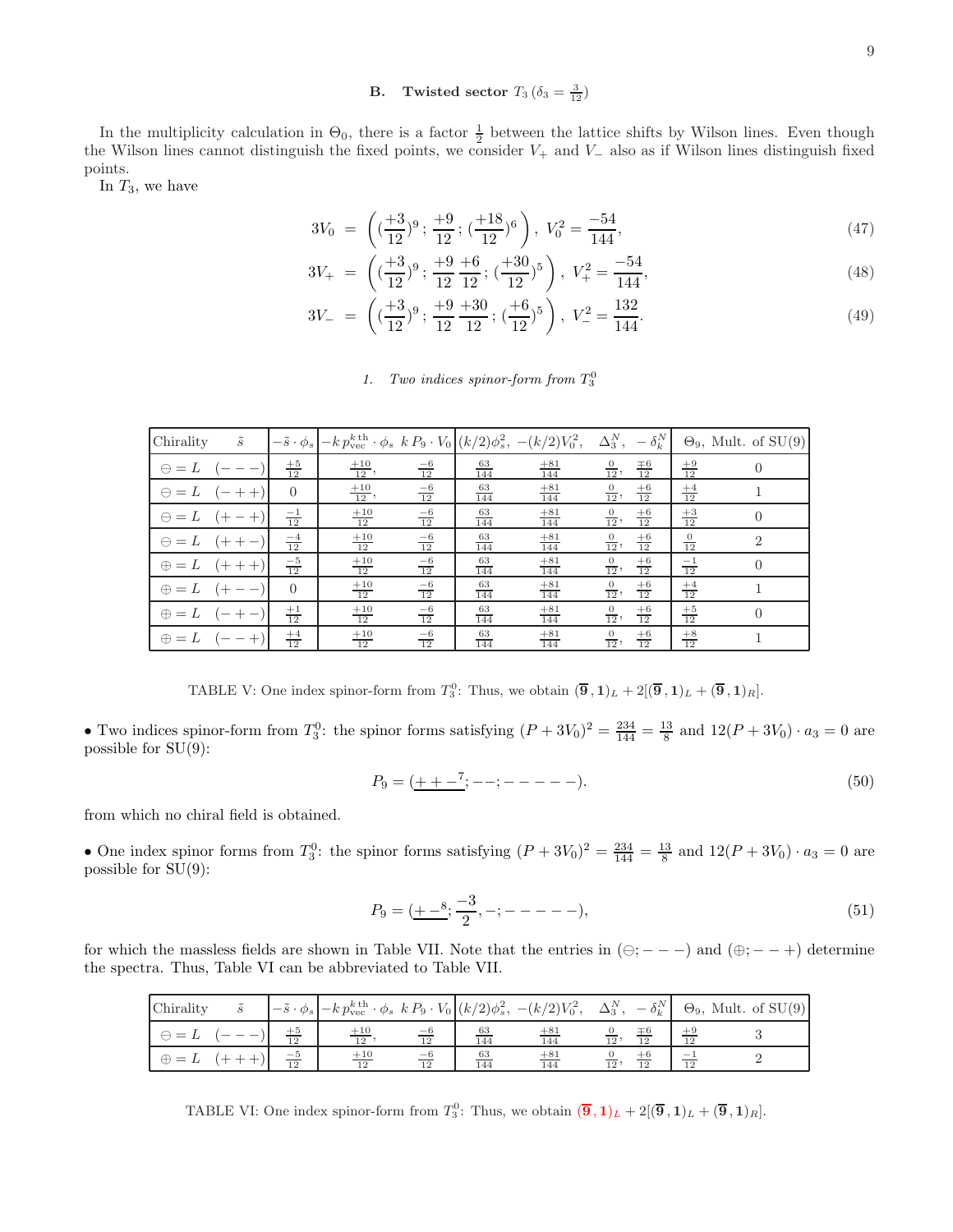• Two indices spinor form for  $T_3^+$ : the spinor forms satisfying  $(P+3V_+)^2 = \frac{234}{144} = \frac{13}{8}$  and  $12(P+3V_+) \cdot a_3 = 0$  are possible for  $SU(9)$ :

$$
P_9 = (\underline{++-}^7; + +; + + - - -)
$$
\n(52)

from which no chiral field is obtained.

• One index spinor-form from  $T_3^+$ : the spinor forms satisfying  $(P+3V_+)^2 = \frac{234}{144} = \frac{13}{8}$  and  $12(P+3V_+) \cdot a_3 = 0$  are possible for  $SU(9)$ :

$$
P_9 = (\underline{+-^8}; \frac{-3}{2} - ; - - - - -)
$$
\n(53)

The massless fields are shown in Table [XVI.](#page-18-0)

• Two indices spinor-form from  $T_3^$  $i_3^{\prime -}$ : the spinor form

P<sup>9</sup> = (+ + − 7 ; −−; − 5 ). (54)

gives  $(P + 3V_0)^2 = \frac{234}{144}$ . The massless fields are shown in Table VII. We follow the definition of Eq. [\(10\)](#page-2-3).

| Chirality    |                 | $\left  -\tilde{s} \cdot \phi_s \right  - k p_{\text{vec}}^{k \text{th}} \cdot \phi_s k P_9 \cdot V_+ \left  (k/2) \phi_s^2, -(k/2) V_+^2, \Delta_3^N, -\delta_k^N \right $ |                  |               |     |                 |                          | $\Theta_9$ , Mult. of SU(9) |
|--------------|-----------------|-----------------------------------------------------------------------------------------------------------------------------------------------------------------------------|------------------|---------------|-----|-----------------|--------------------------|-----------------------------|
| $\Theta$     | $\frac{+5}{12}$ | $+10$<br>$\overline{12}$                                                                                                                                                    | 63<br>144        | $-207$<br>144 | 12, | $\overline{12}$ |                          |                             |
| $\oplus = L$ | $\frac{-5}{12}$ | $+10$<br>12                                                                                                                                                                 | $\frac{63}{144}$ | $-207$<br>144 | 12, | 12              | $-10$<br>$\overline{12}$ |                             |

TABLE VII: Two indices spinor-form from  $T_3^-$ : Thus, we obtain  $(36,1)_L \oplus [(36,1)_L + (36,1)_R]$ .

In Table VIII, GUT breaking representations  $36 \oplus \overline{36}$  appear [\[39](#page-16-4)].

• One index spinor-form from  $T_3^ \frac{1}{3}$ : the spinor form

$$
P_9 = (\underline{+ -8}; \frac{-3}{2}, -; - - - - -).
$$
\n(55)

gives  $(P + 3V_0)^2 = \frac{234}{144}$ . No massless field is obtained.

C. Twisted sector  $T_4$  ( $\delta_4 = 0$ )

For  $4V_0^{0,+,-}$  in  $T_4$ , we have

$$
4V_0 = \left( \left( \frac{+4}{12} \right)^9; 1, \frac{+8}{12}; \left( \frac{+8}{12} \right)^5 \right), \ V_0^2 = \frac{-54}{144}.
$$
 (56)

$$
4V_{+} = \left( \left( \frac{+4}{12} \right)^9; 1, \frac{+8}{12}; \left( \frac{+40}{12} \right)^5 \right), V_{+}^2 = \frac{-54}{144}, \tag{57}
$$

$$
4V_{-} = \left( \left( \frac{+4}{12} \right)^9; 1, \frac{+40}{12}; \left( \frac{+8}{12} \right)^5 \right), \ V_{-}^2 = \frac{+138}{144}.
$$
 (58)

• One index spinor-form from  $T_4^0$ : the spinor-form

$$
P = (\underline{+ -^8}; \frac{-3}{2} - ; -^5). \tag{59}
$$

satisfies  $(P + 4V_0)^2 = \frac{156}{144}$  which is short by  $\frac{36}{144}$  from the target value of  $\frac{192}{144}$ . Therefore,  $\Delta_4^N = \frac{3}{12}$ . Thus, we obtain Table VIII.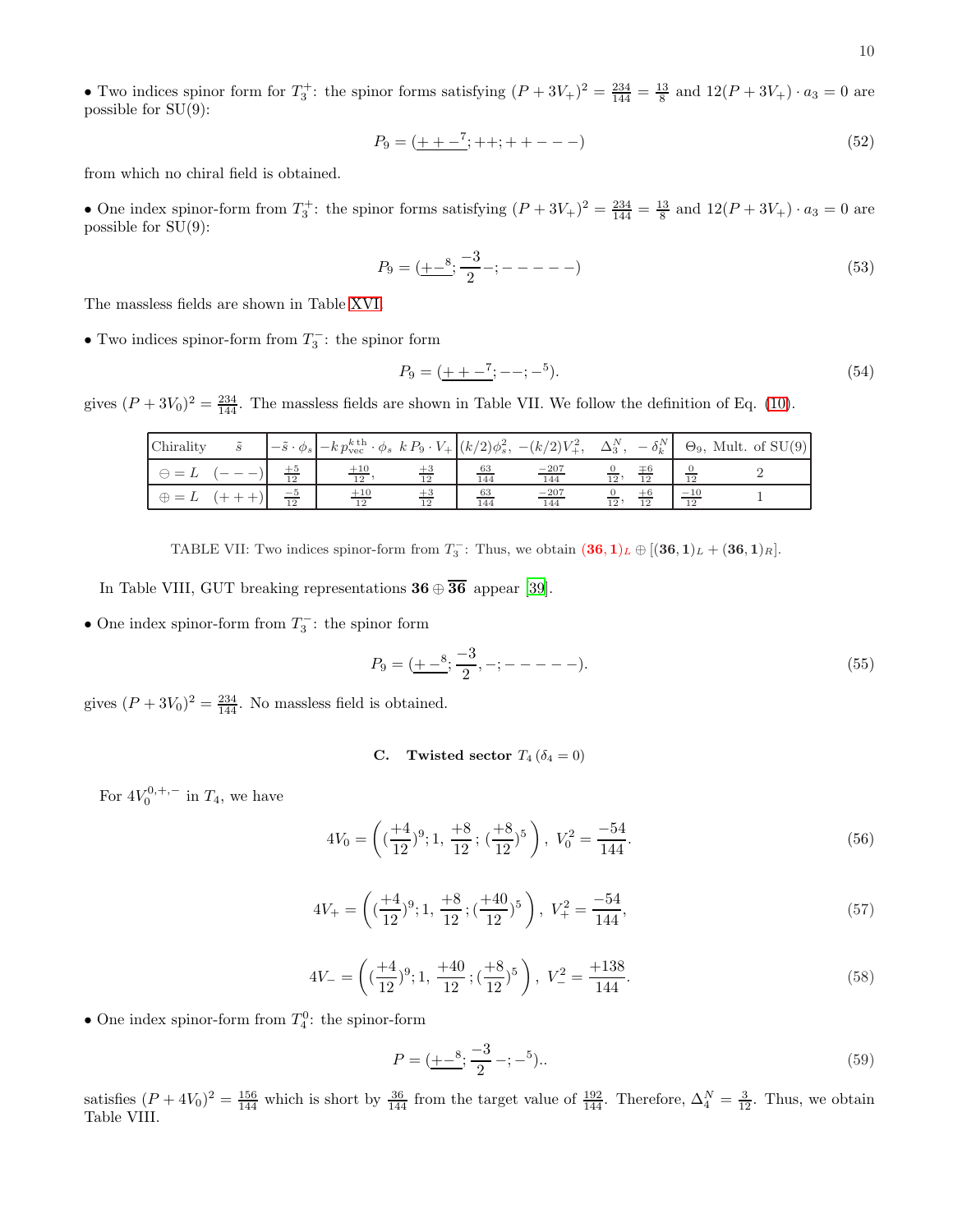| Chirality    |                 |                 |            |                  |                    |                   |                 | $\left -\tilde{s}\cdot\phi_s\right  - k p_{\text{vec}}^{k\text{th}}\cdot\phi_s k P_9 \cdot V_+\left  (k/2)\phi_s^2, -(k/2)V_+^2, \Delta_3^N, -\delta_k^N \right  \Theta_9, \text{Mult. of SU(9)}$ |
|--------------|-----------------|-----------------|------------|------------------|--------------------|-------------------|-----------------|---------------------------------------------------------------------------------------------------------------------------------------------------------------------------------------------------|
| $\Theta = L$ |                 | $\overline{12}$ |            | $\frac{63}{144}$ | $\frac{+108}{144}$ | $\overline{12}$ . |                 |                                                                                                                                                                                                   |
| $\oplus = L$ | $\frac{-5}{12}$ | $\overline{12}$ | $-4$<br>12 | $\frac{63}{144}$ | $+108$<br>144      | 12,               | $\overline{10}$ |                                                                                                                                                                                                   |

TABLE VIII: One index spinor-form from  $T_4^0$ : Thus, we obtain  $7(\overline{9}, 1)_L$ .

| Chirality    |                 | $\left  -\tilde{s} \cdot \phi_s \right  - k p_{\text{vec}}^{k \text{th}} \cdot \phi_s \ k P_9 \cdot V_+ \left  (k/2) \phi_s^2, -(k/2) V_+^2, \ \Delta_3^N, -\delta_k^N \right $ |    |                   |               |     |    |                          | $\Theta_9$ , Mult. of SU(9) |
|--------------|-----------------|---------------------------------------------------------------------------------------------------------------------------------------------------------------------------------|----|-------------------|---------------|-----|----|--------------------------|-----------------------------|
| $\Theta =$   | $+5$<br>12      | $\overline{12}$                                                                                                                                                                 |    | $+84$<br>144      | $+108$<br>144 | 12, |    | $\overline{12}$          |                             |
| $\oplus = L$ | $\frac{-5}{12}$ | $\overline{12}$                                                                                                                                                                 | 12 | $\frac{+84}{144}$ | $+108$<br>144 | 12, | 12 | $-10$<br>$\overline{12}$ |                             |

TABLE IX: One index spinor-form from  $T_4^+$ : Thus, we obtain  $7(\overline{9}, 1)_L$ .

• One index spinor form for  $T_4^+$ : the spinor-form

$$
P = (\underline{+ -^8}; \frac{-3}{2} - ; -^5). \tag{60}
$$

satisfies  $(P+4V_+)^2 = \frac{156}{144}$  which is short by  $\frac{36}{144}$  from the target value of  $\frac{192}{144}$ . Therefore,  $\Delta_4^N = \frac{3}{12}$ . The massless specta are presented in Table IX.

• One index spinor-form for  $T_4^ \frac{d_1}{4}$ : the spinor form satisfying  $(P + 4V_{-})^2 = \frac{192}{144}$  and  $12(P + 4V_{0}) \cdot a_3 = 0$  are possible for  $SU(9)$ :

$$
P_9 = \left( \underline{+ -^8}; -, + \Big| - - - - - \right). \tag{61}
$$

The massless specta are presented in Table [XVIII.](#page-18-1)

# **D.** Twisted sector  $T_1$  ( $\delta_1 = \frac{1}{12}$ )

In  $T_1^{0,+,-}$ , we use Eq. [\(40\)](#page-6-1).

• One index vector-form for  $T_1^+$ : the vector

$$
P_5 = (0^9; 0, 0; \underline{-1, -1, -1, -1, 0}),\tag{62}
$$

satisfies  $(P+V_+)^2 = \frac{186}{144}$  which is short by  $\frac{24}{144}$  from the target value of  $\frac{210}{144}$ , and the spectra are shown in Tabe [XIX.](#page-18-2) In addtion, the lattice point

$$
P_9 = (-1 \ 0^8; 0, 0; -1, -1, -1, -1, -1), \tag{63}
$$

satisfies  $(P+V_+)^2 = \frac{186}{144}$  which is short by  $\frac{24}{144}$  from the target value of  $\frac{210}{144}$ , and the spectra are shown in Tabe [XIX](#page-18-2) even though  $k P \cdot V_+$  is changed to  $\frac{-3}{12}$ .

• One index vector-form for  $T_1^$  $i_1^{\prime -}$ : the vector

$$
P_9 = (-10^8; 0, -1; 0^5),\tag{64}
$$

satisfies  $(P+V-)^2 = \frac{162}{144}$  which is short by  $\frac{48}{144}$  from the target value of  $\frac{210}{144}$ , and the spectra are shown in Tabe X.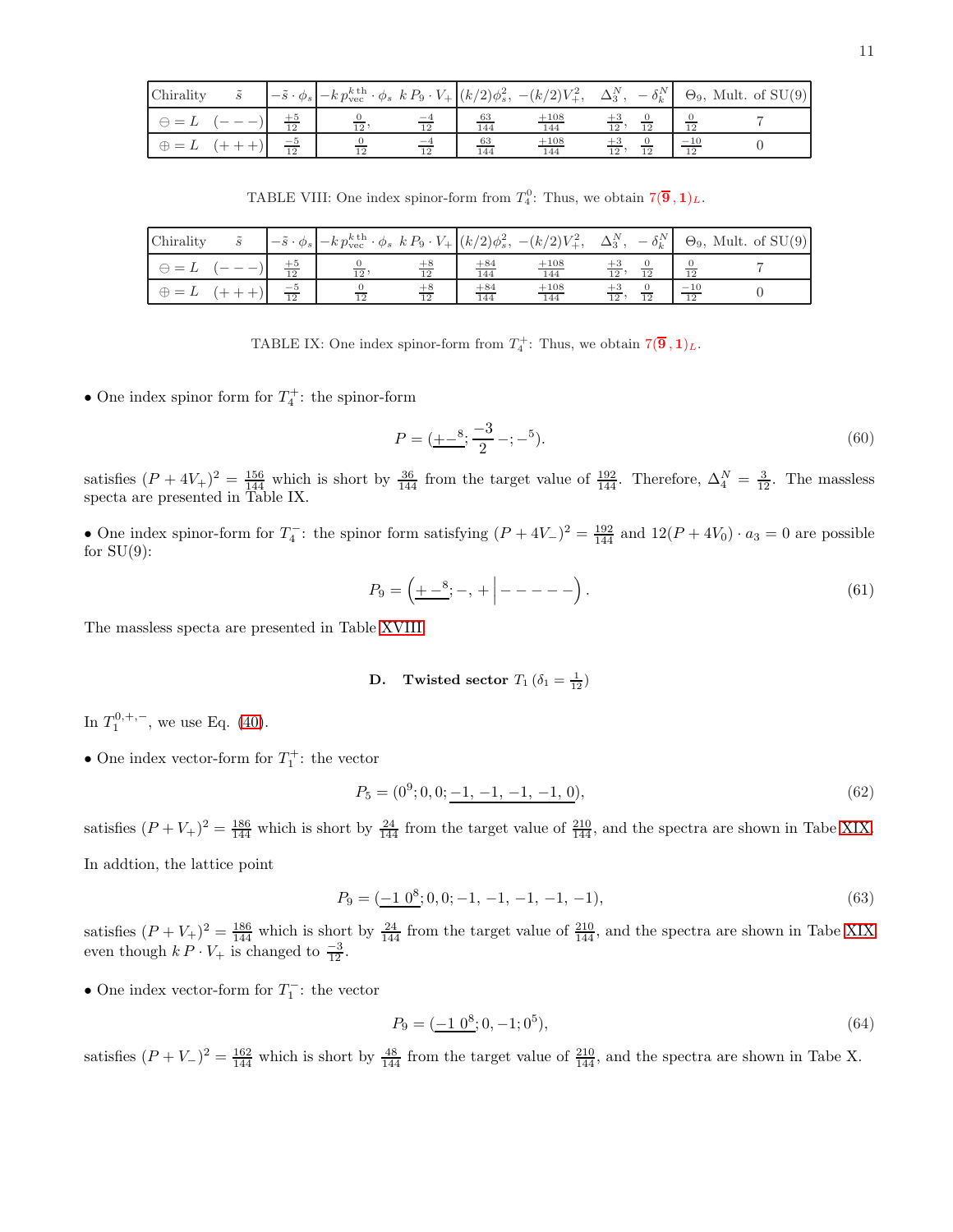| Chirality                         |                 | $\left  -\tilde{s} \cdot \phi_s \right  - k p_{\text{vec}}^{k \text{th}} \cdot \phi_s \ k P_9 \cdot V_+ \left  (k/2) \phi_s^2, -(k/2) V_+^2, \ \Delta_3^N, -\delta_k^N \right $ |    |              |              |                 |  | $\Theta_9$ , Mult. of SU(9) |
|-----------------------------------|-----------------|---------------------------------------------------------------------------------------------------------------------------------------------------------------------------------|----|--------------|--------------|-----------------|--|-----------------------------|
| $= 1$<br>$\overline{\phantom{a}}$ |                 | $\overline{12}$                                                                                                                                                                 | 12 | $+21$<br>144 | $-69$<br>144 |                 |  |                             |
| $\oplus = L$                      | $\frac{-5}{12}$ |                                                                                                                                                                                 | 12 | $+21$<br>144 | $-69$<br>144 | $\overline{12}$ |  |                             |

TABLE X: One index vector-form from  $T_1^-$ : Thus, we obtain  $3(9, 1)_L$ .

# **E.** Twisted sector  $T_2(\delta_2 = \frac{0}{12})$

For  $T_2^{0, +, -}$ , we have

$$
2V_0 = \left( \left( \frac{+2}{12} \right)^9; \frac{+6}{12}, \frac{+12}{12}; \left( \frac{+12}{12} \right)^5 \right), V_0^2 = \frac{-54}{144}, \tag{65}
$$

$$
2V_{+} = \left( \left( \frac{+2}{12} \right)^{9}; \frac{+6}{12}, \frac{+4}{12}; \left( \frac{+20}{12} \right)^{5} \right), V_{+}^{2} = \frac{+138}{144}, \tag{66}
$$

$$
2V_{-} = \left( \left( \frac{+2}{12} \right)^9; \frac{+6}{12}, \frac{+20}{12}; \left( \frac{+4}{12} \right)^5 \right), \ V_{-}^2 = \frac{-54}{144}.
$$
 (67)

• One index vector-form from  $T_2^0$ : the vector

$$
P_9 = (0^9; -1, -1; \underline{-1, -1, -1, -1, 0}),
$$
\n(68)

satisfies  $(P + 2V_0)^2 = \frac{172}{144}$ . Thus, we need the oscillator contribution  $\frac{44}{144}$ , and there is no massless fields.

• One index vector-form from  $T_2^+$ : the vector

$$
P_5 = (0^9; -1, 0; \underline{-1, -2, -2, -2, -2}) \equiv (0^9; -1, 0; \underline{-1, 0^4}), \tag{69}
$$

satisfies  $(P + 2V_0)^2 = \frac{216}{144}$ .  $\Theta_9$  turns out to be  $\frac{18}{12}$ , and there is no masless fields. For the shifted lattice,

$$
V_2^{+'} = \left(\frac{+9}{12})^9; \frac{+6}{12}, \frac{+4}{12}; (\frac{-4}{12})^5\right),\tag{70}
$$

one index spinor-form

$$
P_9 = (\underline{+ -^8}; - -; +^5),\tag{71}
$$

satisfies  $(P + 2V_+)^2 = \frac{216}{144}$ , but there results no massless field.

• One index vector-form from  $T_2^$  $i_2^{\prime -}$ : the vector

$$
P_5 = (0^9; -1, -2; -1, 0, 0, 0, 0),\tag{72}
$$

satisfies  $(P + 2V_0)^2 = \frac{216}{144}$ , which gives Table XII.

| Chirality             |            | $\left  -\tilde{s} \cdot \phi_s \right  - k p_{\text{vec}}^{k \text{th}} \cdot \phi_s \ k P_9 \cdot V_+ \left  (k/2) \phi_s^2, -(k/2) V_+^2, \ \Delta_3^N, -\delta_k^N \right $ |              |              |                 |                 |                  | $\Theta_9$ , Mult. of SU(9) |
|-----------------------|------------|---------------------------------------------------------------------------------------------------------------------------------------------------------------------------------|--------------|--------------|-----------------|-----------------|------------------|-----------------------------|
| $\leftrightarrow$ $=$ | 12         | 12                                                                                                                                                                              | $+42$<br>144 | $+54$<br>144 | $\overline{12}$ |                 |                  |                             |
| $\oplus = L$          | $-5$<br>12 | $\overline{12}$                                                                                                                                                                 | $+42$<br>144 | $+54$<br>144 | $\overline{12}$ | $\overline{12}$ | $\frac{-10}{12}$ |                             |

TABLE XI: One index vector-form from  $T_2^-$ : Thus, we obtain  $3(1,\overline{5})_L$ .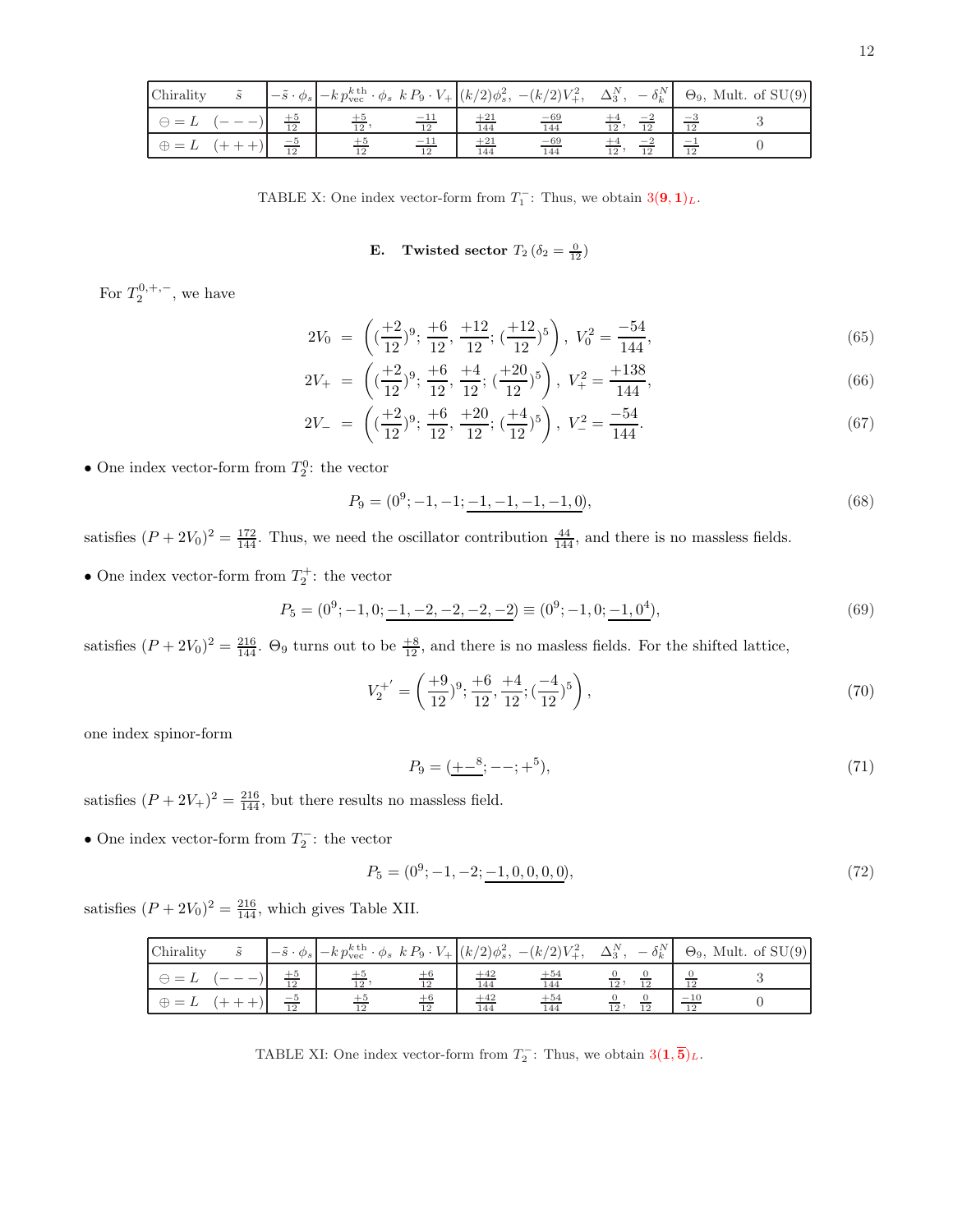**F.** Twisted sector  $T_5(\delta_5 = \frac{1}{12})$ 

For  $T_5^{0, +, -}$ , we have

$$
5V_0 = \left( \left( \frac{+5}{12} \right)^9; \frac{+15}{12}, \frac{+30}{12}; \left( \frac{+30}{12} \right)^5 \right), V_0^2 = \frac{-54}{144}, \tag{73}
$$

$$
5V_{+} = \left( \left( \frac{+5}{12} \right)^{9}; \frac{+15}{12}, \frac{+10}{12}; \left( \frac{+50}{12} \right)^{5} \right), V_{+}^{2} = \frac{-54}{144}, \tag{74}
$$

$$
5V_{-} = \left( \left( \frac{+5}{12} \right)^9; \frac{+15}{12}, \frac{+50}{12}; \left( \frac{+10}{12} \right)^5 \right), \ V_{-}^2 = \frac{+138}{144}.
$$
 (75)

• One index spinor form for  $T_5^0$ :

$$
P_9 = (\underline{+ -8}; \frac{-3}{2}, -; -5),\tag{76}
$$

gives  $(P_3 + 5V_-)^2 = \frac{174}{144}$  which is short of  $\frac{36}{144} = \frac{3}{12}$  from  $\frac{210}{144}$ . Thus, we need  $\Delta_1^N = \frac{3}{12}$ , and obtain Table XIII.

| Chirality    |                         | $\left[-\tilde{s}\cdot\phi_s\right] - k p_{\text{vec}}^{k\,\text{th}}\cdot\phi_s \; k P_9 \cdot V_+ \left[(k/2)\phi_s^2, \; -(k/2)V_+^2, \; \Delta_3^N, \right]$ |            |               |               |                 | $-\delta_k^N$ |       | $\Theta_9$ , Mult. of SU(9) |
|--------------|-------------------------|------------------------------------------------------------------------------------------------------------------------------------------------------------------|------------|---------------|---------------|-----------------|---------------|-------|-----------------------------|
| $=$          | $+5$<br>$\overline{12}$ | $+19$<br>12                                                                                                                                                      | $+6$<br>12 | $+105$<br>144 | $+135$<br>144 | $12^{\circ}$    | 12            | $+12$ |                             |
| $\oplus = L$ | $\frac{-5}{12}$         | $+19$<br>12                                                                                                                                                      | $+6$<br>12 | $+105$<br>144 | $+135$<br>144 | $\overline{12}$ | $-2$<br>12    | 12    |                             |

TABLE XII: One index vector form from  $T_5^0$ :  $3(\overline{9},1)_R$ . Here we changed the chirality because we used  $T_5$  instead of  $T_7$ .

• One index spinor form for  $T_5^+$ :

$$
P_9 = (\underline{+ -8}; +, -; -5),\tag{77}
$$

gives  $(P_3 + 5V_+)^2 = \frac{162}{144}$  which is short of  $\frac{48}{144} = \frac{4}{12}$  from  $\frac{210}{144}$ , and obtain Table XIV.

| Chirality    | $\tilde{\phantom{a}}$ |                 | $\left  -\tilde{s} \cdot \phi_s \right  - k p_{\text{vec}}^{k \text{ th}} \cdot \phi_s \ k P_9 \cdot V_+ \left  (k/2) \phi_s^2, -(k/2) V_+^2, \Delta_3^N, \right $ |            |                    |               |                 | $-\delta_k^N$ |                          | $\Theta_9$ , Mult. of SU(9) |
|--------------|-----------------------|-----------------|--------------------------------------------------------------------------------------------------------------------------------------------------------------------|------------|--------------------|---------------|-----------------|---------------|--------------------------|-----------------------------|
| $\Theta = L$ |                       | 12              | $\frac{+19}{12}$                                                                                                                                                   |            | $\frac{+105}{144}$ | $+135$<br>144 |                 |               |                          |                             |
| $\oplus =$   |                       | $\frac{-5}{12}$ | $+19$<br>12                                                                                                                                                        | $+2$<br>12 | $\frac{+105}{144}$ | $+135$<br>144 | $\overline{12}$ | 12            | $-10$<br>$\overline{12}$ |                             |

TABLE XIII: One index vector form from  $T_5^+$ :  $3(\overline{9},1)_R$ . Here we changed the chirality because we used  $T_5$  instead of  $T_7$ .

• One index spinor form for  $T_5^-$ 5 :

$$
P_9 = ( \underline{-+^8}; +, -; -^5), \tag{78}
$$

gives  $(P_3 + 5V_-)^2 = \frac{162}{144}$  which is short of  $\frac{48}{144} = \frac{4}{12}$  from  $\frac{210}{144}$ , and obtain Table [XX.](#page-18-3) In addition, the vector

$$
P_5 = (-^9; -, -; + + - - -)
$$
\n(79)

gives  $(P_5 + 5V_-)^2 = \frac{198}{144}$  which is short of  $\frac{12}{144}$ . Thus, we obtain Table XV.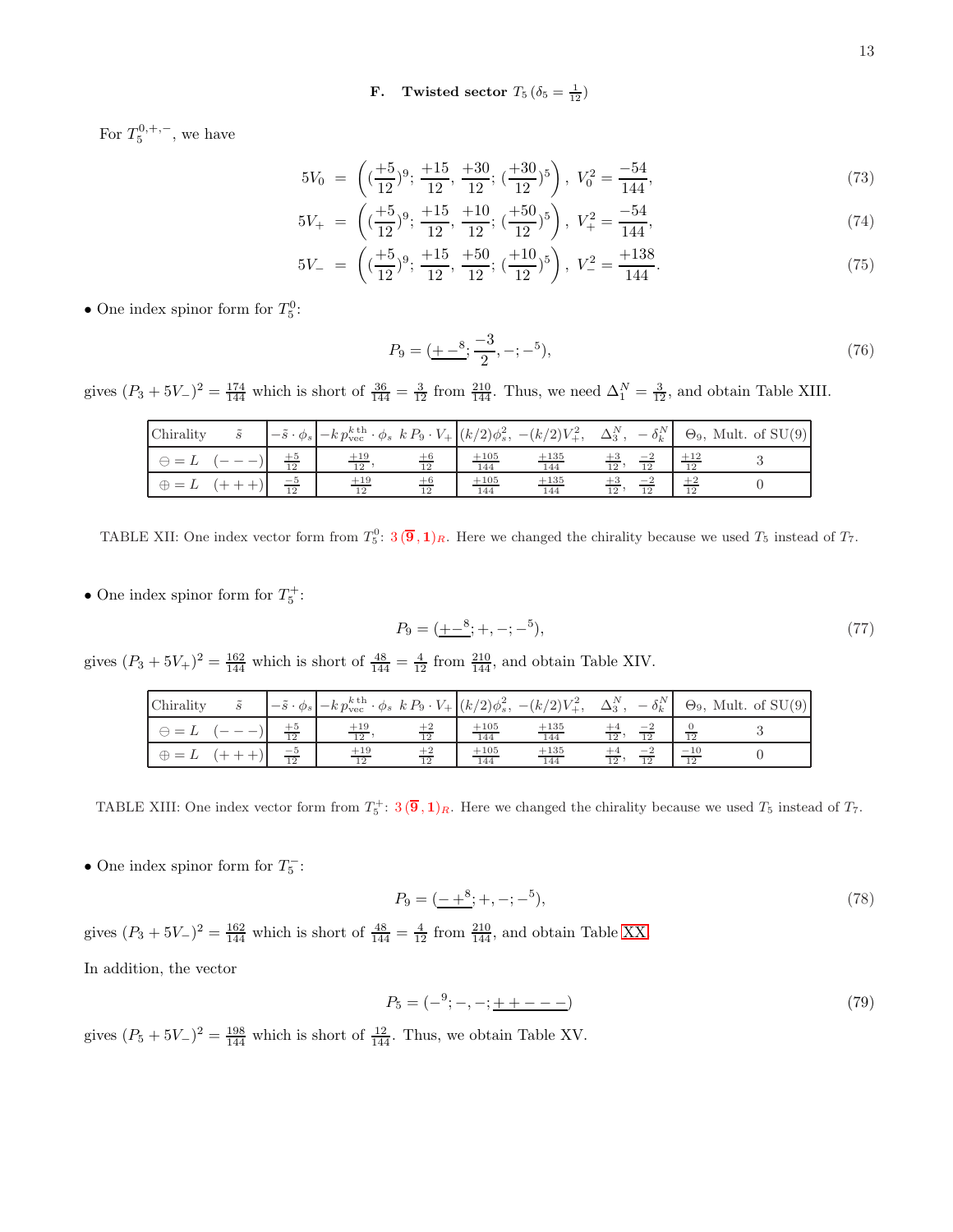| Chirality                |                 | $\left  -\tilde{s} \cdot \phi_s \right  - k p_{\text{vec}}^{k \text{ th}} \cdot \phi_s \ k P_9 \cdot V_+ \left  (k/2) \phi_s^2, -(k/2) V_+^2, \Delta_3^N, \right $ |            |                    |               |              | $-\delta_k^N$ |             | $\Theta_9$ , Mult. of SU(9) |
|--------------------------|-----------------|--------------------------------------------------------------------------------------------------------------------------------------------------------------------|------------|--------------------|---------------|--------------|---------------|-------------|-----------------------------|
| $=$<br>$\leftrightarrow$ | $\frac{+5}{12}$ | $+19$<br>$\overline{12}$                                                                                                                                           | 12         | $+105$<br>144      | $+135$<br>144 | 12           |               |             |                             |
| $\oplus = L$             | $\frac{-5}{12}$ | $+19$<br>12                                                                                                                                                        | $+2$<br>12 | $\frac{+105}{144}$ | $+135$<br>144 | $12^{\circ}$ | 12            | $-10$<br>12 |                             |

TABLE XIV: One index spinor-form from  $V_5^-$ : 3 (1, 10)<sub>R</sub>. Here we changed the chirality because we used  $T_5$  instead of  $T_7$ .

**G.** Twisted sector  $T_6$  ( $\delta_6 = \frac{0}{12}$ )

Twisted sectors  $T_6^{0, +, -}$  are not distinguish by Wilson lines. So, in  $T_6$  we just calculate the spectra whose multiplicity should be 3.

$$
6V_0 = \left( \left( \frac{+6}{12} \right)^9; \frac{+18}{12}, 0; 0^5 \right), V_0^2 = \frac{234}{144} \to \frac{-54}{144}.
$$
 (80)

• Two indices spinor-form from  $T_6^0$ : The spinor with the even number of  $+$ 's<sup>6</sup>

$$
P_5 = (-^9; -, -; \underline{++---}) \tag{81}
$$

satisfies  $(P_5 + 6V_0)^2 = \frac{216}{144}$  which satisfies the massless condition. Since  $P_5 \cdot 6V_0 = \frac{-45}{12} \rightarrow \frac{+3}{12}$ , we obtain Table XVI where there result five vector-like pairs of  $10$ 's of  $SU(5)$ .

• One index spinor-form from  $T_6^0$ :

<span id="page-13-1"></span>
$$
P_5 = (-^9; -, +; + - - - -)
$$
\n(82)

satisfies  $(P_5 + 6V_0)^2 = \frac{216}{144}$  which satisfies the massless condition. Since  $P_5 \cdot 6V_0 = \frac{-45}{12} \rightarrow \frac{+3}{12}$ , we obtain Table III again where there result five vector-like pairs of  $5'$ s (due to Eq. [\(82\)](#page-13-1)) of SU(5)'.

| Chirality     | $-\tilde{s}\cdot\phi_s$ | $\left  -p_{\text{vec}}^{k\,\text{th}} \cdot \phi_s, k\,P_5 \cdot V_0 \right  (k/2)\phi_s^2, -(k/2)V_0^2, \quad \Delta_1^N, -\delta_2^N \left  \Theta_5, \text{ Mult. of } SU(5) \right $ |    |               |               |                 |    |               |  |
|---------------|-------------------------|-------------------------------------------------------------------------------------------------------------------------------------------------------------------------------------------|----|---------------|---------------|-----------------|----|---------------|--|
| $\longmapsto$ |                         | $+18$<br>12                                                                                                                                                                               |    | $+126$<br>144 | $+162$<br>144 | $\overline{12}$ |    |               |  |
| $\oplus =$ .  | $-5$<br>12              | $+18$<br>12                                                                                                                                                                               | 12 | $+126$<br>144 | $+162$<br>144 | 12;             | 12 | $ \sim$<br>12 |  |

TABLE XV: Two indices and one index spinor-forms from  $V_6^0$ : There result five vector-like pairs. Since the multiplicity is three, we obtain  $15 \cdot [(1, 10')_L + (1, 10')_R] \oplus 15 \cdot [(1, 5')_L + (1, 5')_R]$ .

## <span id="page-13-0"></span>V. SYMMETRY BREAKING

Breaking GUT groups are classified into two. These are done by two indices tensors,  $\Phi_b^a (\equiv$  adjoint representation) [\[3\]](#page-15-0) and  $\Phi^{ab} \oplus \Phi_{ab}$  = anti-symmetric representation given in Eq. (4)) [\[39\]](#page-16-4). In string compactification, at the level-1 construction there is no adjoint representation.<sup>7</sup> In our construction, there are  $U(1)^4$  symmetry out of which we can pick up  $U(1)_X$  of flipped-SU(5)/anti-SU(5). With this choice of  $U(1)_X$  for any  $SU(N)$  with  $N \geq 5$ ,  $U(1)_{em}$  preserving direction,  $\alpha_{45}$  and  $-\alpha_{14}$ , which separates color and the rest is possible in Eq. (4). Now, we interpret SU(5)' as the subgroup of the anti-SU(5)/flipped-SU(5) GUT [\[39,](#page-16-4) [40\]](#page-16-5) and there exist the needed spectra for the anti-SU(5) symmetry breaking  $15(10' \oplus \overline{10}')$  in  $T_6$ .

 $\frac{6}{5}$  The + and - represent  $\frac{+1}{2}$  and  $\frac{-1}{2}$ , respectively.

<sup>&</sup>lt;sup>7</sup> For the rank 4 GUT SU(5), the F-theory introduces an adjoint representation, which is not arising from a ten dimensional string theory. For SU(9), it is impossible to obtain an adjoint representation.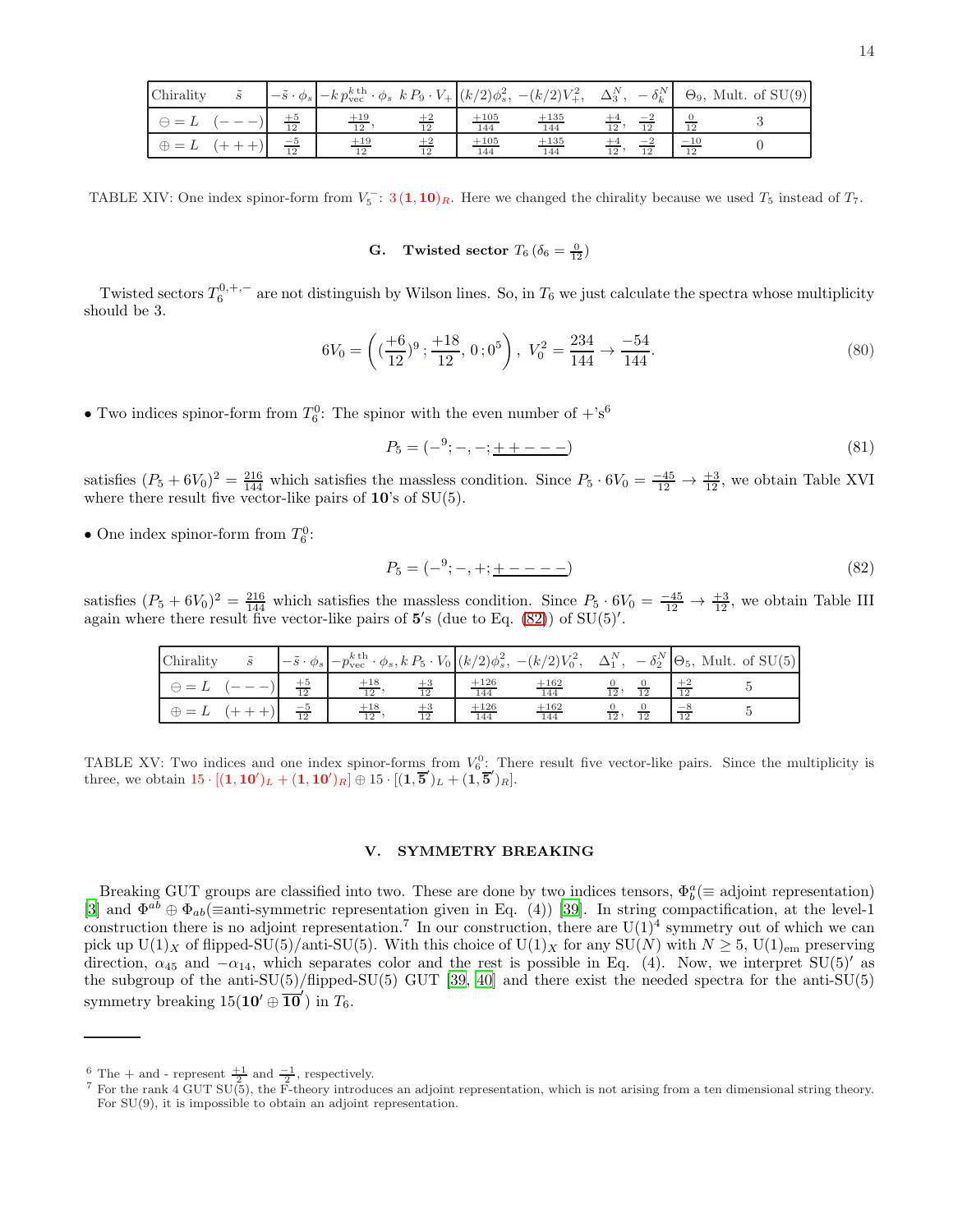For SUSY breaking, chiral spectra is needed.<sup>8</sup> For SU(5), one family was hinted to break SUSY [\[67\]](#page-18-4), and it was shown that the idea can be realized in a model from string compactification [\[42](#page-16-7)]. In our case, the confining force SU(9) is the source for SUSY breaking due to the condensate

<span id="page-14-2"></span>
$$
S^{ij} \equiv \Psi^{AB} \Psi^i_A \Psi^j_B,\tag{83}
$$

where  $\Psi^{AB}$  is the 36 of Table VIII and  $\Psi^i_A$  are the remaining (after removing vector-like pairs)  $\overline{9}$ 's from Tables VII, IX, and X. Since there remain five  $\overline{9}$ , there are 10 independent SU(9) singlets formed below the SU(9) confining scale. Since we consider SUSY, we can construct a superptential in terms of some  $S^{ij}$  below the confining scale  $M_c$  as

$$
W \sim M_c^2 S + M_c' S S' + \cdots \tag{84}
$$

Since we have the effective term above the confining scale, with an  $O(1)$  coupling,

$$
W_0 \sim \Psi^{AB} \Psi^i_A \Psi^j_B \to M^2 S \tag{85}
$$

where S is defined at the scale M. Comparing (84) and (85), we have  $M_c \sim M$ . For  $M_c'$ , we have  $M_c' \sim M^4/M_P^3$  which is  $M^3/M_P^3$  factor smaller than  $M_c$ , where  $M_P$  is the Planck mass. Below the GUT scale, there are complications due to the GUT symmetry breaking. So, if we take  $M_c$  somewhat below the GUT scale,  $M_c'$  is at least 10<sup>6</sup> times smaller than  $M_c$ . In this approxination, we consider  $W \sim M_c^2 S$  which does not satisfy the SUSY condition:  $\partial W/\partial S = M_c^2 \neq 0$ .  $M_c$  is nonzero because it was given by Eq. [\(83\)](#page-14-2) [\[42\]](#page-16-7).

The SUSY breaking discussed in the above paragraph needs a qualification in string compactification. The essential point is the appearance of chiral spectra containing two indices representation  $\Psi^{[AB]}$ . But, a chiral spectra containing  $\Psi^{[AB]}$  in SU(N) with  $N \geq 5$ , in addition to three visible sector families, was appeared previously only in Ref. [\[41\]](#page-16-6). The present model [\(40\)](#page-6-1) is the second example even with  $N$  as large as 9. All satandard-like models so far considered have not addressed this question.

### <span id="page-14-1"></span>VI. CONCLUSION

In this paper, we obtained one family  $SU(9)$  GUT and three families  $SU(5)'$  GUT,

$$
36_L(T_3) + 9_L(U) + \overline{9}_L(T_3^0) + 3 \cdot 9_L(T_1^-) + 7 \cdot \overline{9}_L(T_4^0) + 7 \cdot \overline{9}_L(T_4^+)) + 3 \cdot \overline{9}_R(T_5^0) + 3 \cdot \overline{9}_R(T_5^+),
$$
 (86)

that lead to  $36_L + 5 \cdot 9_L$ , and

$$
3 \cdot \overline{\mathbf{5}}'_{L}(T_2^-) + 3 \cdot \mathbf{10}'_{L}(T_5^-). \tag{87}
$$

These spectra do not lead to non-Abelian gauge anomalies.

The observable sector with three families can be interpreted as the SU(5)' GUT, and the fields  $10' \oplus \overline{10}'$  needed for separating color and flavor [\[39\]](#page-16-4) of the anti-SU(5)' appear from the sector  $T_6$ . Breaking of SUSY is provided by the confining force SU(9). The key chiral spectrum needed for SUSY breaking  $\Phi^{[AB]}(36)$  appears from  $T_3$ .

In addition, we could confirm the entries (9 1 1 1 9 1 1 1 9 1 1 1) in the sector  $T_4$  of  $\mathbb{Z}_{12-I}$ . It was possible to confirm it because we have an SU(9) GUT which needs a nontrivial number (five) of  $\overline{9}$ 's accompanying a 36 to cancel the gauge anomaly.

### Acknowledgments

This work is supported in part by the National Research Foundation (NRF) grants NRF-2018R1A2A3074631.

<span id="page-14-0"></span>[1] H. Georgi, H. R. Quinn, and S. Weinberg, Hierarchy of interactions in unified gauge theories, Phys. Rev. Lett. 33 (1974) 451 [doi: 10.1103/PhysRevLett.33.451].

<sup>8</sup> Even without chiral spectra, SUSY breaking is possible with an extra confining force if the intervention of gravity is considered [\[65,](#page-17-9) [66](#page-17-10)]. However, we disregard it here.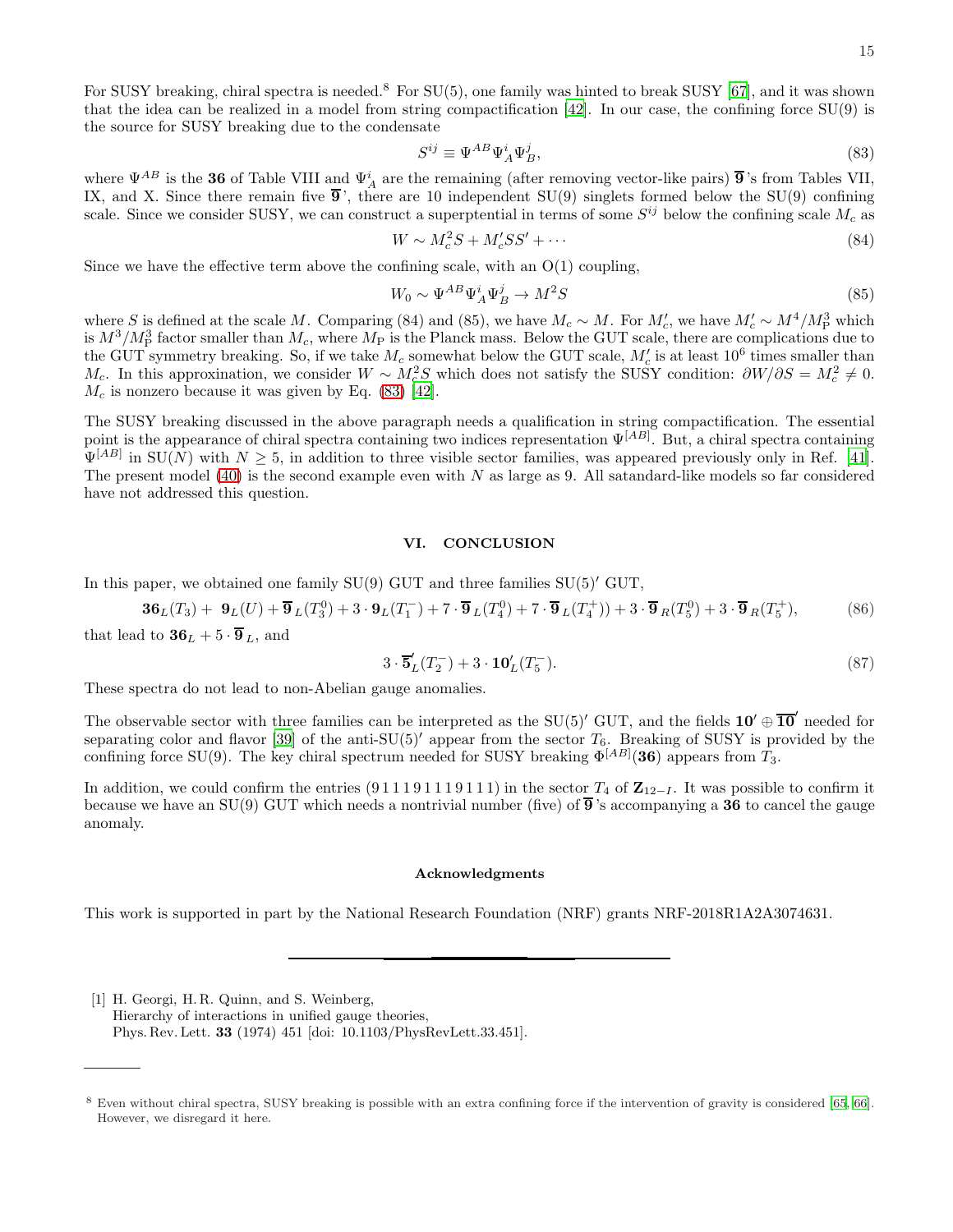<span id="page-15-9"></span><span id="page-15-8"></span><span id="page-15-7"></span><span id="page-15-6"></span><span id="page-15-5"></span><span id="page-15-4"></span><span id="page-15-3"></span><span id="page-15-2"></span><span id="page-15-1"></span><span id="page-15-0"></span>[2] J. C. Pati and Abdus Salam, Unified lepton-hadron symmetry and a gauge theory of the basic interactions, Phys. Rev. D 8 (1973) 1240 [doi: 10.1103/PhysRevD.8.1240]. [3] H.M. Georgi and S.L. Glashow, Unity of all elementary particle forces, Phys. Rev. Lett. 32 (1974) 438 [doi: 10.1103/PhysRevLett.32.438]. [4] C. Bouchiat, J. Ilipoulos, and P. Meyer, An Anomaly Free Version of Weinberg's Model, Phys. Lett. B 38 (1972) 519 [doi: 10.1016/0370-2693(72)90532-1]. [5] D. J. Gross and R. Jackiw, Effect of anomalies on quasirenormalizable theories, Phys. Rev. D 6 (1972) 477 [doi:10.1103/PhysRevD.6.477]. [6] H. Georgi, Towards a grand unified theory of flavor, Nucl. Phys. B 156 (1979) 126 [doi: 10.1016/0550-3213(79)90497-8]. [7] J. E. Kim, A Model of Flavor Unity, Phys. Rev. Lett. 45 (1980) 1916 [doi:10.1016/0370-2693(80)90140-9]. [8] J. E. Kim, Flavor unity in SU(7): Low mass magnetic monopole, doubly charged lepton, and  $Q=5/3,4/3$  quarks, Phys. Rev. D 23 (1981) 2706 [doi: 10.1103/PhysRevD.23.2706]. [9] P. H. Frampton, Unification of Flavor, Phys. Lett. B 89 (1980) 352 [doi:10.1016/0370-2693(80)90140-9]. [10] P. H. Frampton, S. K. Kang, J. E. Kim, and S. Nam,  $L_{\mu} - L_{\tau}$  effects to quarks and leptons from flavor unification, e-print:2004.08234 [hep-ph]. [11] D. J. Gross, J. A. Harvey, E. J. Martinec, and R. Rohm, The heterotic string, Phys. Rev. Lett. 54 (1985) 502 [doi: 10.1103/PhysRevLett.54.502]. [12] L. E. Ibanez, J. E. Kim, H. P. Nilles, and F. Quevedo, Orbifold compactifications with three families of  $SU(3) \times SU(2) \times U(1)^n$ , Phys. Lett. B 191 (1987) 292 [doi:10.1016/0370-2693(87)90255-3]. [13] C. Casas and C. Munoz, Three generation  $SU(3)\times SU(2)\times U(1)_Y$  models from orbifolds. Phys. Lett. B 214 (1988) 63 [doi:10.1016/0370-2693(88)90452-2]. [14] S. Chaudhuri, G. Hockney, and J. D. Lykken, Three generations in the fermionic construction, Nucl. Phys. B 469 (1996) 357 [\[arXiv:hep-th/9510241\]](http://arxiv.org/abs/hep-th/9510241). [15] W. Pokorski and G. G. Ross, Flat directions, string compactification and three generation models, Nucl. Phys. B 551 (1999) 515 [e-print[:hep-ph/9809537\]](http://arxiv.org/abs/hep-ph/9809537). [16] G. B. Cleaver, A. E. Faraggi, and D. V. Nanopoulos, String derived MSSM and M theory unification, Phys. Lett. B 455 (1999) 135 [e-print[:hep-ph/9811427\]](http://arxiv.org/abs/hep-ph/9811427). [17] G. B. Cleaver, A. E. Faraggi, and D. V. Nanopoulos, A minimal superstring standard model I: Flat directions, Int. J. Mod. Phys. A 16 (2001) 425 [e-print[:hep-ph/9904301\]](http://arxiv.org/abs/hep-ph/9904301). [18] G. B. Cleaver, A. E. Faraggi, D. V. Nanopoulos, and J. W. Walker, Phenomenological study of a minimal superstring standard model, Nucl. Phys. B 593 (2001) 471 [e-print[:hep-ph/9910230\]](http://arxiv.org/abs/hep-ph/9910230). [19] T. Kobayashi, S. Raby, R-J. Zhang, Searching for realistic 4d string models with a Pati-Salam symmetry: Orbifold grand unified theories from heterotic string compactification on a Z6 orbifold, Nucl. Phys. B 704 (2005) 3, [eprint[:hep-ph/0409098\]](http://arxiv.org/abs/hep-ph/0409098); Searching for realistic 4d string models with a PatiSalam symmetry. Orbifold grand unified theories from heterotic string compactification on a Z6 orbifold, Nucl. Phys. B 704 (2005) 3 [e-print[:hep-ph/0409098\]](http://arxiv.org/abs/hep-ph/0409098). [20] R. Donagi, B. A. Ovrut, T. Pantev, and D. Waldram, Spectral involutions on rational elliptic surfaces, Adv. Theor. Math. Phys. 5 (2002) 93 [e-print[:math/0008011\]](http://arxiv.org/abs/math/0008011). [21] R. Donagi, Y-H. He, B. A. Ovrut, and T. Pantev, A heterotic standard model, Phys. Lett. B 618 (2005) 252 [e-print[:hep-th/0501070\]](http://arxiv.org/abs/hep-th/0501070). [22] R. Donagi, Y-H. He, B. A. Ovrut, and R. Reinbacher, The spectra of heterotic standard model vacua,

- JHEP 06 (2005) 070 [e-print[:hep-th/0411156\]](http://arxiv.org/abs/hep-th/0411156).
- [23] V. Bouchard and R. Donagi,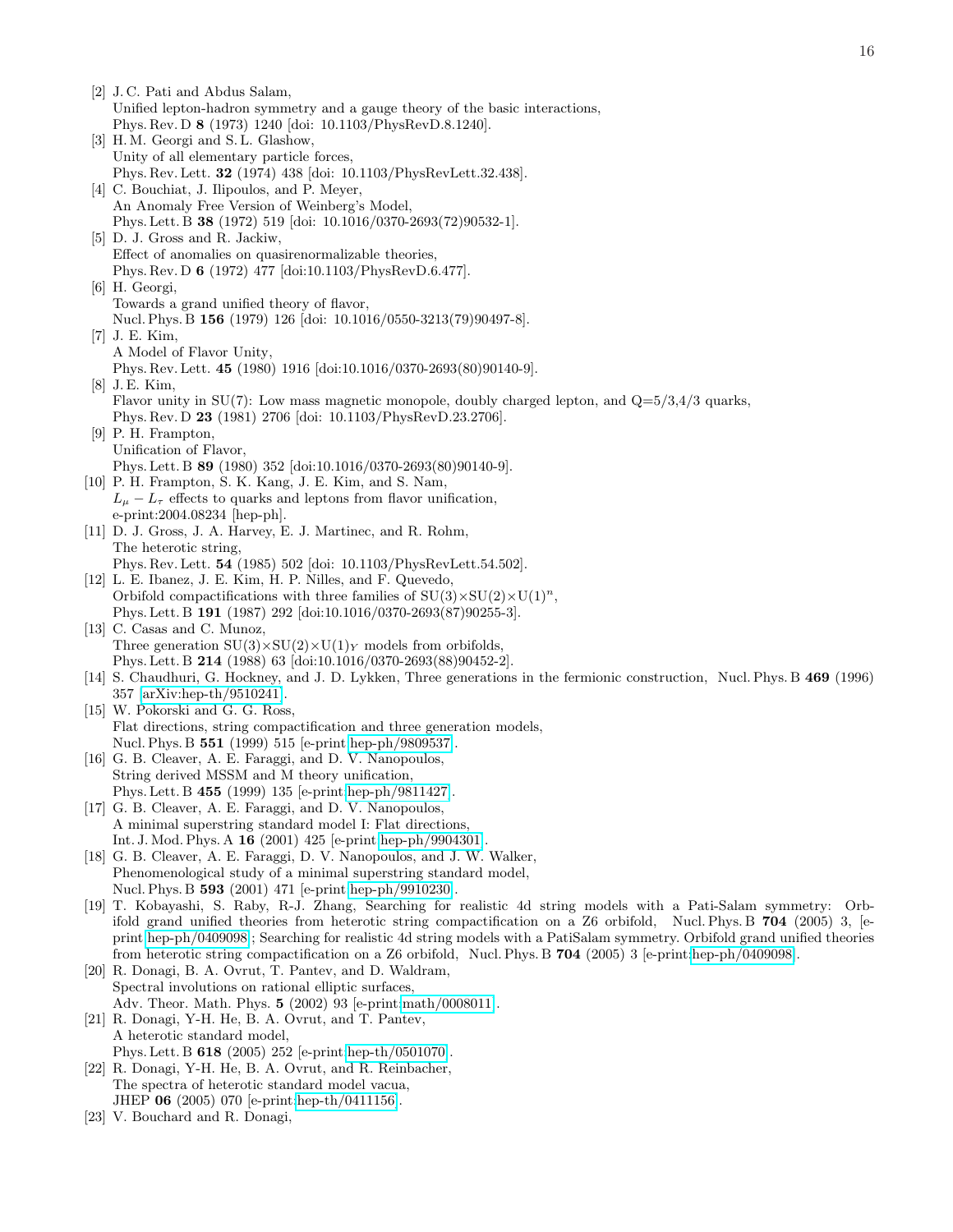An SU(5) heterotic standard model,

Phys. Lett. B 633 (2006) 783 [e-print[:hep-th/0512149\]](http://arxiv.org/abs/hep-th/0512149).

- [24] V. Braun, Y-H. He, B. A. Ovrut, and T. Pantev, The exact MSSM spectrum from string theory, JHEP 05 (2006) 043 [e-print[:hep-th/0512177\]](http://arxiv.org/abs/hep-th/0512177).
- [25] R. Blumenhagen, S. Moster, and T. Weigand, Heterotic GUT and standard model vacua from simply connected Calabi-Yau manifolds, Nucl. Phys. B 751 (2006) 186 [e-print: [hep-th/0603015\]](http://arxiv.org/abs/hep-th/0603015).
- [26] V. Bouchard, M. Cvetic, and R. Donagi, Tri-linear couplings in an heterotic minimal supersymmetric standard model, Nucl. Phys. B 745 (2006) 62 [e-print: [hep-th/0602096\]](http://arxiv.org/abs/hep-th/0602096).
- [27] R. Blumenhagen, S. Moster, R. Reinbacher, and T. Weigand, Massless spectra of three generation  $U(N)$  heterotic string vacua, JHEP 0705 (2007) 041 [e-print[:hep-th/0612039\]](http://arxiv.org/abs/hep-th/0612039).
- [28] J. E. Kim, J-H. Kim, and B. Kyae, Superstring standard model from Z(12-I) orbifold compactification with and without exotics, and effective R-parity, JHEP 0706 (2007) 034 [e-print[:hep-ph/0702278\]](http://arxiv.org/abs/hep-ph/0702278).
- [29] A. E. Faraggi, C. Kounas, and J. Rizos, Chiral family classification of fermionic Z2 x Z2 heterotic orbifold models, Phys. Lett. B 648 (2007) 84 [e-print: [hep-th/0606144\]](http://arxiv.org/abs/hep-th/0606144).
- [30] G. B. Cleaver, In search of the (minimal supersymmetric) standard model string, e-print[:hep-ph/0703027.](http://arxiv.org/abs/hep-ph/0703027)
- [31] C. Munoz, A kind of prediction from string phenomenology: Extra matter at low energy, Mod. Phys. Lett. A 22 (2007) 989 [e-print:0704.0987 [hep-ph]].
- [32] O. Lebedev, H. P. Nilles, S. Raby, S. Ramos-Sanchez, M. Ratz, P. K. S. Vaudrevange, and A. Wingerter, The heterotic road to the MSSM with R parity, Phys. Rev. D 77 (2008) 046013 [e-print:0708.2691 [hep-th]].
- <span id="page-16-9"></span>[33] S. G. Nibbelink, O. Loukas, and F. Ruehle, (MS)SM-like models on smooth Calabi-Yau manifolds from all threeheterotic string theories, Progress of Phys. 63 (2015) 609–632 [e-print:1507.07559v3 [hep-th]].
- <span id="page-16-0"></span>[34] O. Lebedev, H. P. Nilles, S. Ramos-Sanchez, M. Ratz, and P. K. S. Vaudrevange, Heterotic mini-landscape  $(II)$ : Completing the search for MSSM vacua in a  $Z(6)$  orbifold, Phys. Lett. B 668 (2008) 331 [e-print:0807.4384 [hep-th]].
- <span id="page-16-10"></span>[35] H. P. Nilles, S. Ramos-Sanchez, P. K S. Vaudrevange, A. Wingerter, The Orbifolder: A Tool to study the Low Energy Effective Theory of Heterotic Orbifolds, Comp. Phys. Comm. 183 (2012) 1363–1380 [e-print:1110.5229[hep-th]].
- <span id="page-16-1"></span>[36] P. H. Ginsparg, Gauge and Gravitational Couplings in Four-Dimensional String Theories, Phys. Lett. B 197 (1987) 139 [doi:10.1016/0370-2693(87)90357-1].
- <span id="page-16-2"></span>[37] I. Antoniadis, J. R. Ellis, J. S. Hagelin, and D. V. Nanopoulos, The flipped  $SU(5)$  x  $U(1)$  string model revamped, Phys. Lett. B 231 (1989) 65 [doi: 10.1016/0370-2693(89)90115-9].
- <span id="page-16-3"></span>[38] J. E. Kim and B. Kyae, Flipped  $SU(5)$  from  $Z(12-I)$  orbifold with Wilson line, Nucl. Phys. B 770 (2007) 47 [e-print: [hep-th/0608086\]](http://arxiv.org/abs/hep-th/0608086).
- <span id="page-16-4"></span>[39] J.P. Derendinger, J.E. Kim, and D.V. Nanopoulos, Anti-SU $(5)$ , Phys. Lett. B 139 (1984) 170 [doi:10.1016/0370-2693(84)91238-3 ]. [40] S.M. Barr,
- <span id="page-16-5"></span>A new symmetry breaking pattern for SO(10) and proton decay, Phys. Lett. B 112 (1982) 219 [doi: 10.1016/0370-2693(82)90966-2].
- <span id="page-16-6"></span>[41] J. H. Huh, J. E. Kim, and B. Kyae,  $SU(5)_{\text{flip}} \times SU(5)'$  from  $Z(12-I)$ , Phys. Rev. D 80 (2009) 115012 [e-print: 0904.1108 [hep-ph]].
- <span id="page-16-7"></span>[42] J. E. Kim and B. Kyae, A model of dynamical SUSY breaking, Phys. Lett. B 797 (2019) 134807 [e-print:1904.07371 [hep-th]].
- <span id="page-16-8"></span>[43] J. E. Kim, Towards unity of families: anti-SU(7) from  $Z(12-I)$  orbifold compactification, JHEP 1516 (2015) 114 [e-print:1503.03104 [hep-ph]].
- [44] J. E. Kim, R-parity from string compactification,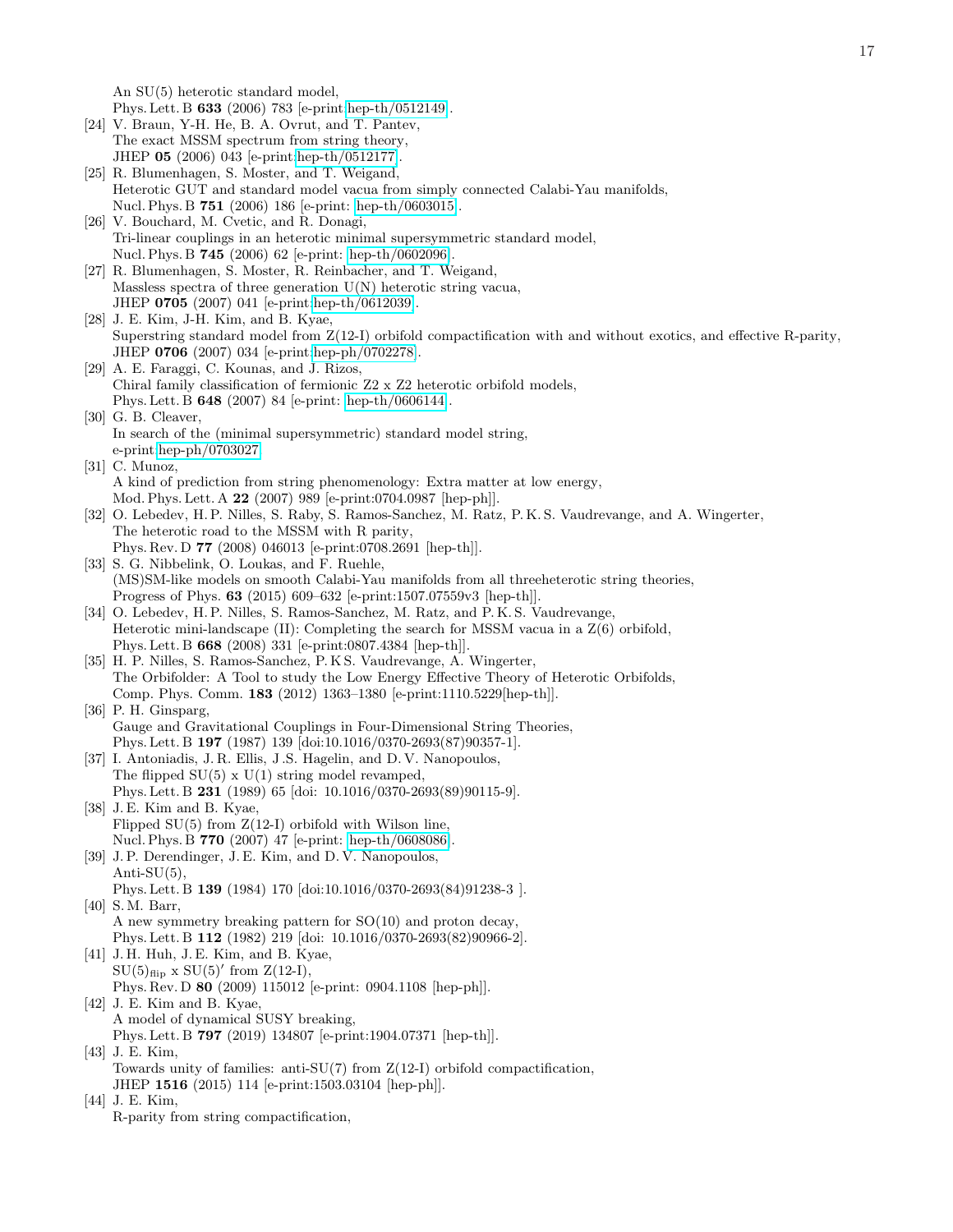Phys. Rev. D 99 (2019) 093004 [e-print:1810.10796 [hep-ph]].

- <span id="page-17-1"></span><span id="page-17-0"></span>[45] P. H. Frampton, J. E. Kim, S-J. Kim, and S. Nam, Tetrahedral  $A_4$  symmetry in anti-SU(5) GUT, Phys. Rev. D 101 (2020) 055022 [e-print:2001.02954 [hep-ph]]. [46] J. E. Kim and S-J. Kim, On the progenitor quark mass matrix, J. Korean Phys. Soc. 77 (2020) 10-16 [eprint:2004.04789 [hep-ph]].
- <span id="page-17-2"></span>[47] L. J. Dixon, J. A. Harvey, C. Vafa, and E. Witten, Strings on orbifolds, Nucl. Phys. B 261 (1985) 678 [doi: 10.1016/0370-2693(87)90066-9].
- <span id="page-17-3"></span>[48] L. J. Dixon, J. A. Harvey, C. Vafa, and E. Witten, Strings on orbifolds (II), Nucl. Phys. B 274 (1986) 285 [doi:/10.1016/0550-3213(86)90287-7]. [49] L. E. Ibañez, H. P. Nilles, and F. Quevedo,
- <span id="page-17-4"></span>Orbifolds and Wilson lines, Phys. Lett. B 187 (1987) 25 [doi: 10.1016/0370-2693(87)90066-9].
- <span id="page-17-8"></span>[50] K.-S. Choi and J. E. Kim, Quarks and Leptons from Orbifolded Superstring, Lecture Notes in Physics, Vol. 696 [Springer, Berlin, 2006].
- <span id="page-17-7"></span>[51] K.-S. Choi and J.E. Kim, *Quarks and Leptons from Orbifolded Superstring, 2nd Ed.*, Lecture Notes in Physics Vol. 954 (Springer-Verlag, 2020).
- <span id="page-17-5"></span>[52] H. Georgi, The state of the art – Gauge theories,
	- AIP Conf. Proc. 23 (1975) 575-582 [doi: 10.1063/1.2947450].
- <span id="page-17-6"></span>[53] H. Fritzsch and P. Minkowski, Unified interactions of leptons and hadrons, Annals Phys. 93 (1975) 193 [doi: 10.1016/0003-4916(75)90211-0].
- [54] S. Dimopoulos and F. Wilczek, The unity of the fundamental interactions, Conference: C81-07-31 ed. A. Zichichi (Plenum, New York, 1983), p.817 [Proceedings, 19th Course of the International School of Subnuclear Physics, Erice, Italy, July 31 - August 11, 1981] [doi: 10.1007/978-1-4613-3655-6].
- [55] K.S. Babu and S.M. Barr, Natural gauge hierarchy in SO(10), Phys. Rev. D 50 (1994) 3529 [doi: [hep-ph/9402291\]](http://arxiv.org/abs/hep-ph/9402291).
- [56] P. Frampton,  $SU(N)$  grand unification with several quark - lepton generations, Phys. Lett. B 88 (1979) 299 [doi: 10.1016/0370-2693(79)90472-6].
- [57] P. Frampton and S. Nandi, SU(9) grand unification of flavor with three generations, Phys. Rev. Lett. 43 (1979) 1460 [doi: 10.1103/PhysRevLett.43.1460]. [58] J. E. Kim,
	- Natural Higgs-flavor-democracy solution of the  $\mu$  problem of supersymmetry and the QCD axion,
	- Phys. Rev. Lett. 111 (2013) 031801 [\[arXiv:1303.1822](http://arxiv.org/abs/1303.1822) [hep-ph]].
- [59] J. E. Kim, Abelian discrete symmetries  $Z(N)$  and  $Z(N)R$  from string orbifolds, Phys. Lett. B 726 (2013) 450 [\[arXiv:1308.0344](http://arxiv.org/abs/1308.0344) [hep-th]].
- [60] P. Frampton and S. Nandi, Estimate of flavor number from SU(5) grand unification , Phys. Lett. B 85 (1979) 225 [doi: 10.1016/0370-2693(79)90584-7].
- [61] J. E. Kim and H. P. Nilles, The  $\mu$  problem and the strong CP problem, Phys. Lett. B 138 (1984) 150 [doi: 10.1016/0370-2693(84)91890-2].
- [62] E. J. Chun, J. E. Kim, and H. P. Nilles, A natural solution of the  $\mu$  problem with a composite axion in the hidden sector, Nucl. Phys. B 370 (1992) 105 [doi: 10.1016/0550-3213(92)90346-D]. [63] J.A. Casas and C. Muñoz,
- Natural solution to the  $\mu$  problem, Phys. Lett. B 306 (1993) 288 [e-print: [hep-ph/9302227\]](http://arxiv.org/abs/hep-ph/9302227).
- [64] J. E. Kim, J.-H. Kim, and B. Kyae, Superstring standard model from Z<sup>12</sup>−<sup>I</sup> orbifold compactification with and without exotics, and effective R-parity , JHEP 0706 (2007) 034 [e-print: [hep-ph/0702228\]](http://arxiv.org/abs/hep-ph/0702228).
- <span id="page-17-9"></span>[65] E. Witten, Dynamical breaking of supersymmetry,
	- Nucl. Phys. B 188 (1981) 513 [doi: 10 .1016 /0550 -3213(81 )90006 -7].
- <span id="page-17-10"></span>[66] H. P. Nilles,
- Dynamically broken supergravity and the hierarchy problem,